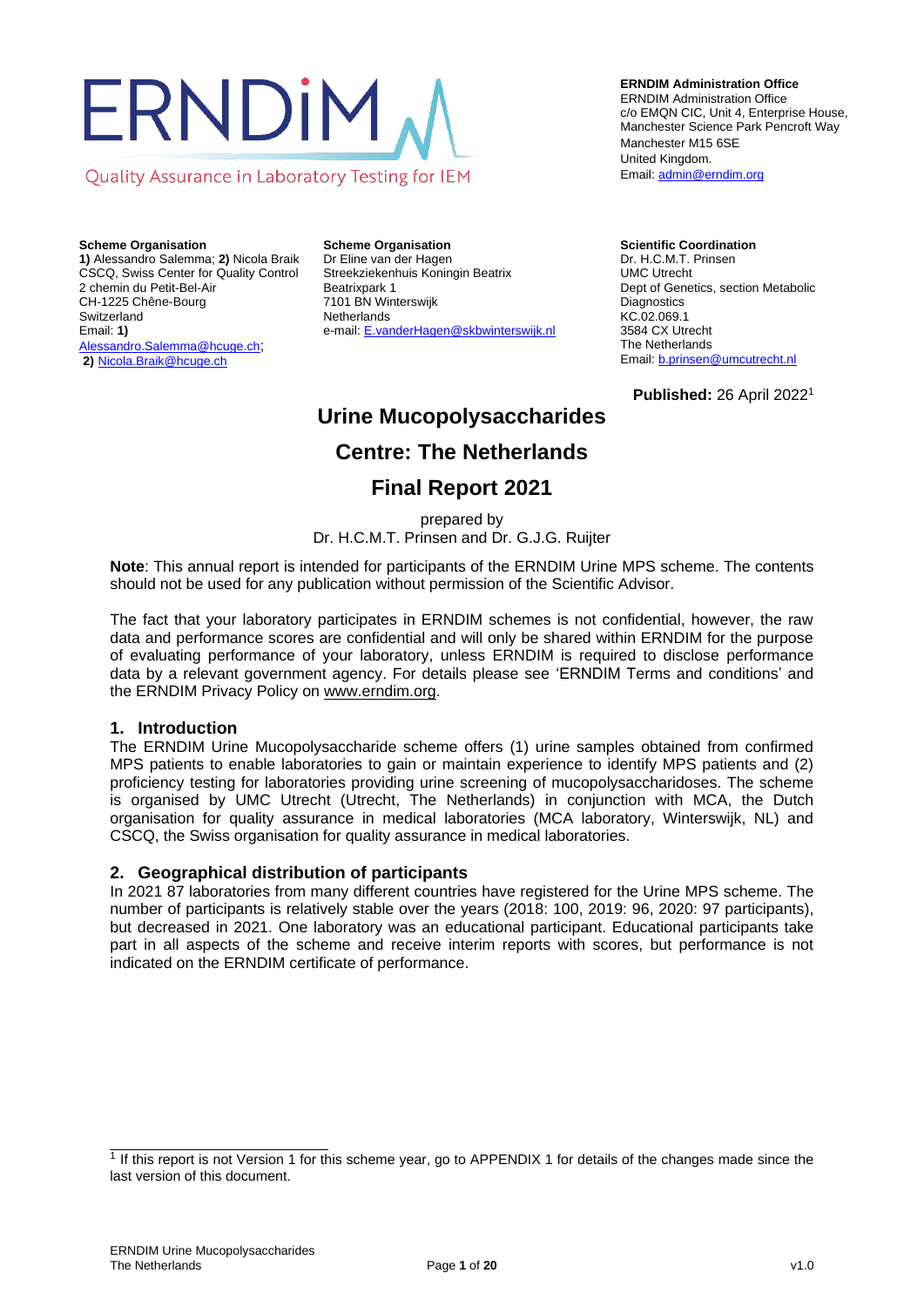| <b>Country</b>    | <b>Number of participants</b> | <b>Country</b>           | <b>Number of participants</b> |
|-------------------|-------------------------------|--------------------------|-------------------------------|
| Undefined country | 4                             | Malaysia                 | 2                             |
| Argentina         | 2                             | Mexico                   |                               |
| Australia         | 4                             | Netherlands              | 3                             |
| Austria           |                               | New Zealand              | $\overline{2}$                |
| Belgium           | 4                             | Norway                   |                               |
| <b>Brazil</b>     |                               | Poland                   |                               |
| Canada            | 4                             | Portugal                 | $\overline{2}$                |
| Colombia          |                               | Serbia                   |                               |
| Croatia           |                               | Singapore                |                               |
| Cyprus            |                               | South Africa             | $\overline{2}$                |
| Czechia           |                               | Spain                    | 4                             |
| Denmark           |                               | Sweden                   |                               |
| Estonia           |                               | Switzerland              | $\overline{2}$                |
| France            | 5                             | Taiwan                   |                               |
| Germany           | 7                             | Turkev                   | 2                             |
| Hong Kong         |                               | United Kingdom           | 13                            |
| Italia            | 4                             | United States of America | 4                             |
| Latvia            |                               | Uruguay                  |                               |

## **3. Design and logistics of the scheme including sample information**

The scheme has been designed and planned by dr. Berthil Prinsen as Scientific Advisor and coordinated by CSCQ (sub-contractor on behalf of ERNDIM) and Dr. Cas Weykamp and Dr. Eline van der Hagen (MCA, sub-contractors on behalf of ERNDIM) as scheme organisers, all appointed by and according to procedures laid down the ERNDIM Board.

MCA prepares lyophilised sample aliquots and dispatches UMPS EQA samples to the scheme participants by courier. CSCQ provides a website for on-line submission of results and access to scheme reports. Existing Urine MPS scheme participants can log on to the CSCQ results submission website at:

<https://cscq.hcuge.ch/cscq/ERNDIM/Initial/Initial.php>

| 2 surveys | Round 1: samples UMPS-NL-2021-A,<br>B and C  |
|-----------|----------------------------------------------|
|           | Round 2: samples UMPS-NL-2021-D,<br>E. and F |

As usual, the samples used in 2021 were authentic human urine samples, five from MPS patients and one from a non-MPS individual. Two samples were from the sample repository at UMC Utrecht, Utrecht, the Netherlands and four samples were from the sample repository at Erasmus MC, Rotterdam, The Netherlands. Samples were selected by the Scientific Advisor and tested for suitability in the Scientific Advisor's laboratory (UMC Utrecht, Utrecht, the Netherlands). Integrity of the samples was checked after preparation of the lyophilized aliquots in the Scientific Advisor's laboratory before shipment to participants. Details regarding stability of (reconstituted) samples are provided in the sample package.

| <b>UMPS-NL-2021-A</b> | female, 3 years | MPS I          |
|-----------------------|-----------------|----------------|
| <b>UMPS-NL-2021-B</b> | female, 9 years | <b>MPS VI</b>  |
| <b>UMPS-NL-2021-C</b> | male, 5 years   | <b>MPS IVA</b> |
| <b>UMPS-NL-2021-D</b> | male, 42 years  | MPS II         |
| <b>UMPS-NL-2021-E</b> | male, 9 years   | Control        |
| <b>UMPS-NL-2021-F</b> | male, 32 years  | <b>MPS III</b> |

#### **4. Tests**

Test required for participation in the Urine MPS scheme are creatinine concentration and GAG analysis (quantitative total GAG and GAG sub fractions, either qualitative by electrophoresis/TLC or quantitative by LC-MS). Participants are asked to interpret the GAG level according to age-matched reference values (i.e normal or increased), interpret GAG subfractions (i.e. normal or increased CS, HS, DS and KS) and to give the most likely diagnosis.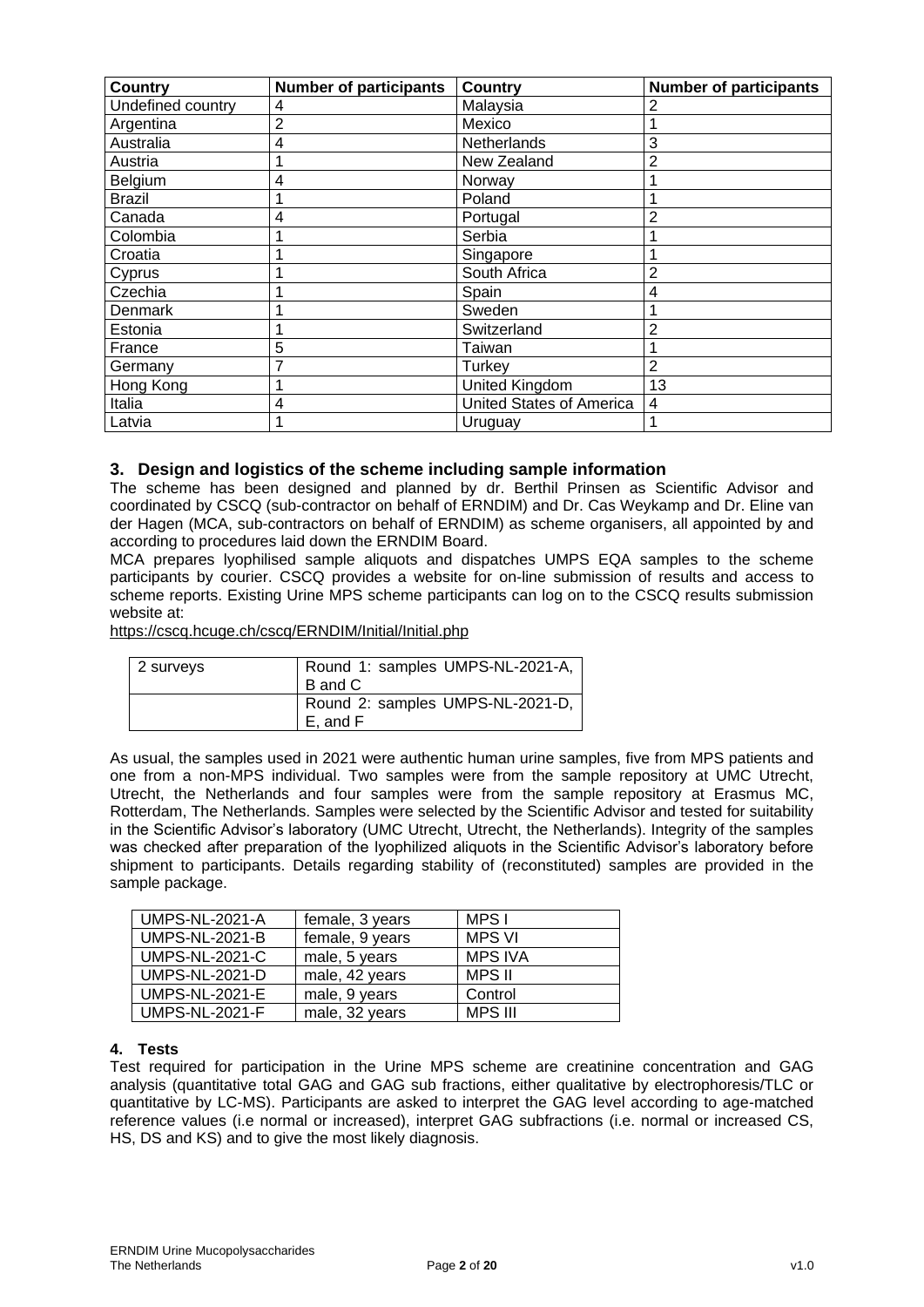## **5. Schedule of the scheme**

- February, 2021:sample dispatch
- March 1, 2021: analysis start (survey 1)
- March 29, 2021: website available for result submission (survey 1)
- April 26, 2021: deadline for result submission (survey 1)
- May 31, 2021: interim report of survey 1 available for download
- August 1, 2021: analysis start (survey 2)
- August 30, 2021: website available for result submission (survey 2)
- September 27, 2021: deadline for result submission (survey 2)
- October 11, 2021: interim report of survey 2 available for download
- March, 2022: annual report with final scoring, confirmed by the SAB, available for download

#### **6. Results submitted**

83 out of the 87 labs that were registered returned results for both surveys. Due to COVID-19, one lab submitted results for survey 1 two weeks later.

|                    | <b>Survey 1</b> | <b>Survey 2</b> |
|--------------------|-----------------|-----------------|
| Receipt of results | 83              | 82              |
| No report          |                 |                 |

#### 7. **Website reporting**

Website reporting system is compulsory for all participants. Please note, the website includes a section to specify methods. Method specification is required for correct evaluation of the quantitative results (method specific statistics for DMB, harmine, Alcian Blue, CPC and LC-MS/MS test results). Unfortunately, not all participants have specified their methods.

In 2017 an evaluation program made by dr Albe from CSCQ was used for the first time to evaluate and score results submitted by participants. The use of this software enabled production of customised interim reports and the annual report, i.e. including scores, for each individual participant.

#### **8. Scoring and evaluation of results**

Information regarding procedures for establishment of assigned values, statistical analysis, interpretation of statistical analysis can be found in generic documents on the ERNDIM website. The scoring system has been established by the Scientific Advisory Board of ERNDIM. Scores are allocated to different elements of the results reported. Two aspects are evaluated: 1) analytical performance, 2) interpretative proficiency. The total score is calculated as a sum of these two aspects. Similar to other qualitative (proficiency testing) ERNDIM schemes, the maximum score for a sample is 4 points. The scores were calculated only for laboratories submitting results.

|                             |  | Correct results of the appropriate tests         |   |
|-----------------------------|--|--------------------------------------------------|---|
| Analytical performance<br>A |  | Partially correct or missing results             |   |
|                             |  | Unsatisfactory or misleading                     |   |
|                             |  | Correct (differential) diagnosis was established | ◠ |
| Interpretative proficiency  |  | Helpful, but (partially) incorrect               |   |
|                             |  | Misleading or wrong diagnosis                    |   |

The specific criteria applied to score the results of the samples included in the 2021 scheme are given under item 9. These criteria have been set by the Scientific Advisor, approved by the Scientific Advisory Board, and have been devised on the basis of (1) for each sample: the type of MPS, (2) current possibilities of routine MPS testing, and (3) actual achievable results for a particular sample. The final decision about scoring was made in the Scientific Advisory Board (SAB) during the autumn meeting (November 25-26, 2021 for the 2021 scheme).

A note on scoring of diagnostic proficiency and the use of check boxes and the comment box: To indicate the most likely diagnosis check boxes must be used to facilitate evaluation of results. The use of the 'comments' box in the website form is recommended to explain your interpretation of results. Comments will be taken into account to score interpretation.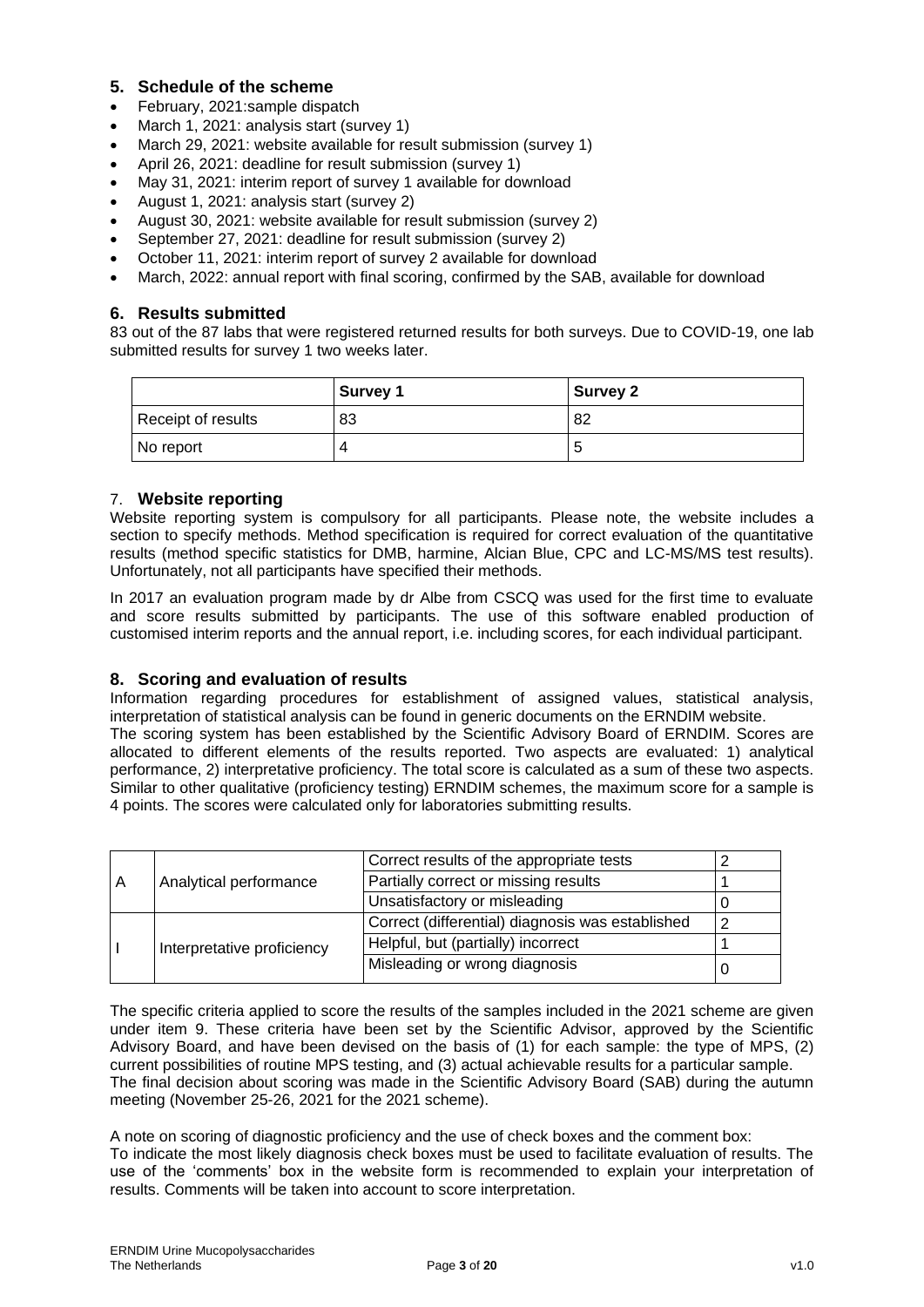For example, we have noted in previous surveys that it may be hard to distinguish MPS I and VI. In the case of increased DS with normal or undetectable HS, checking just the MPS VI box may result in lower than maximum marks if this actually was a MPS I sample. In this case we advise to check the MPS VI box and explain in the comments box that MPS I (and perhaps II) cannot be excluded on the basis of the results. Or alternatively the boxes for MPS I, II and VI could be checked with a comment entered explaining that MPS VI is more likely.

It is important to realize, when no diagnosis is selected a comment or recommendation is mandatory that needs to explain why the diagnosis 'no diagnosis' is selected. This information is essential for correct scoring of your samples.

The concept of critical error was introduced in 2014. A critical error is defined as an error resulting from seriously misleading analytical findings and/or interpretations with serious clinical consequences for the patient. Thus labs failing to make a correct diagnosis of a sample considered as eligible for this category will be deemed not to have reached a satisfactory performance even if their total points for the year exceed the limit set at the SAB. For 2021, the SAB decided that samples UMPS-NL-2021-B, UMPS-NL-2021-D and UMPS-NL-2021-F were eligible for critical error (details provided under item 9).

Score required for satisfactory performance: at least 17 points from the maximum of 24 (70%).

From the 87 regular (non-educational) participants 75 participants (86%) submitted results for two rounds and achieved satisfactory performance (2 reports submitted, score ≥17, no critical error). Twelve participants did not accomplish satisfactory performance, including four due to incomplete submission of results (e.g. no results submitted or 1 survey submitted instead of two reports submitted).

A certificate of participation, including a statement on performance (satisfactory yes/no) will be issued for participation. In addition, performance support letters will be sent out if the performance is evaluated as unsatisfactory. Seven performance support letters were sent by the Scheme Advisor for 2021. Any partial submitters or non-submitters will receive a letter from the ERNDIM office.

If your laboratory is assigned poor performance and you wish to appeal against this classification please email the ERNDIM Administration Office (admin@erndim.org), with full details of the reason for your appeal, within one month receiving your Performance Support Letter. Details of how to appeal poor performance are included in the Performance Support Letter sent to poor performing laboratories.

# **9. Results of the samples and evaluation of reporting**

# **9.1. Creatinine and total GAG results of all samples**

Quantitative results of creatinine and total GAG were summarised in the two interim reports. Quantitative GAG results were evaluated separately for most methods (DMB, Alcian Blue, Harmine/carbazole, CPC/turbidity). Most participants use DMB (approx. 70 %) for quantitative total GAG analysis. The number of participants using other GAG screening methods is smaller.

| Parameter/Method    | <b>UMPS-</b><br><b>NL-2021-</b><br>A | <b>UMPS-</b><br><b>NL-2021-</b><br>в | <b>UMPS-</b><br>  NL-2021- | <b>UMPS-</b><br>D | <b>UMPS-</b><br>  NL-2021-   NL-2021- | <b>UMPS-</b><br>NL-2021- |
|---------------------|--------------------------------------|--------------------------------------|----------------------------|-------------------|---------------------------------------|--------------------------|
| Creatinine (mmol/L) |                                      |                                      |                            |                   |                                       |                          |
| Average             | 2,35                                 | 2,17                                 | 1,62                       | 3,56              | 5,49                                  | 5,79                     |
| <b>SD</b>           | 0.19                                 | 0.21                                 | 0,18                       | 0,17              | 0,30                                  | 0,28                     |
| Median              | 2,37                                 | 2,19                                 | 1.60                       | 3,57              | 5.50                                  | 5,80                     |
| N                   | 80                                   | 81                                   | 81                         | 76                | 79                                    | 79                       |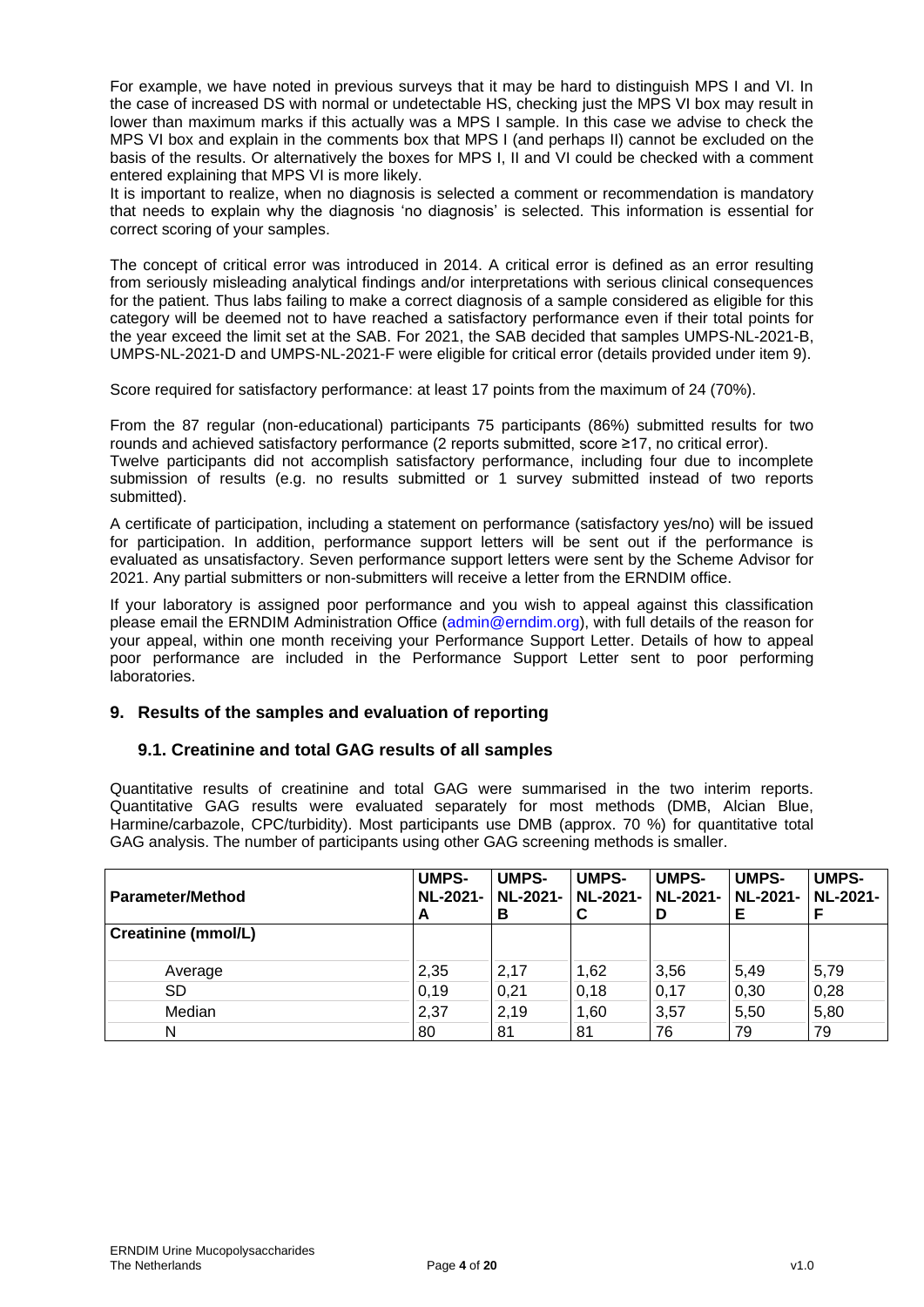| <b>Parameter/Method</b>                                                                        | <b>UMPS-</b><br><b>NL-2021-</b><br>A | <b>UMPS-</b><br><b>NL-2021-</b><br>В | <b>UMPS-</b><br><b>NL-2021-</b><br>C | <b>UMPS-</b><br><b>NL-2021-</b><br>D | <b>UMPS-</b><br><b>NL-2021-</b><br>Е | <b>UMPS-</b><br><b>NL-2021-</b><br>F |
|------------------------------------------------------------------------------------------------|--------------------------------------|--------------------------------------|--------------------------------------|--------------------------------------|--------------------------------------|--------------------------------------|
| <b>GAG quantitative (mg/mmol creat)</b>                                                        |                                      |                                      |                                      |                                      |                                      |                                      |
| DMB colorimetric method                                                                        |                                      |                                      |                                      |                                      |                                      |                                      |
| Average                                                                                        | 58,3                                 | 27,7                                 | 27,0                                 | 24,3                                 | 6,2                                  | 11,4                                 |
| <b>SD</b>                                                                                      | 24,0                                 | 8,6                                  | 10,0                                 | 7,2                                  | 2,3                                  | 4,1                                  |
| Median                                                                                         | 59,6                                 | 27,1                                 | 25,1                                 | 23,4                                 | 5,9                                  | 10,8                                 |
| N                                                                                              | 56                                   | 55                                   | 56                                   | 54                                   | 54                                   | 55                                   |
| GAG quantitative (mg/mmol creat)<br>Alcian blue colorimetric tests                             |                                      |                                      |                                      |                                      |                                      |                                      |
| Average                                                                                        | 52,2                                 | 28,3                                 | 23,5                                 | 25,7                                 | 5,5                                  | 10,6                                 |
| <b>SD</b>                                                                                      | 20,8                                 | 2,1                                  | 1,2                                  | 1,6                                  | 2,2                                  | 1,4                                  |
| Median                                                                                         | 58,0                                 | 28,1                                 | 23,5                                 | 25,3                                 | 5,5                                  | 10,5                                 |
| N                                                                                              | $\overline{\mathbf{4}}$              | $\overline{4}$                       | 4                                    | 4                                    | $\overline{\mathbf{4}}$              | $\overline{\mathcal{A}}$             |
| <b>GAG quantitative (mg/mmol creat)</b><br>CPC turbidity method                                |                                      |                                      |                                      |                                      |                                      |                                      |
| Average                                                                                        | 75,0                                 | 37,0                                 | 26,5                                 | 41,7                                 | 7,9                                  | 17,0                                 |
| <b>SD</b>                                                                                      | 39,6                                 | 25,5                                 | 3,5                                  | 15,2                                 | 2,6                                  | 5,6                                  |
| Median                                                                                         | 75,0                                 | 37,0                                 | 26,5                                 | 41,7                                 | 7,9                                  | 17,0                                 |
| $\mathsf{N}$                                                                                   | $\overline{2}$                       | $\overline{2}$                       | $\overline{2}$                       | 2                                    | $\overline{2}$                       | $\overline{2}$                       |
| <b>GAG quantitative (mg/mmol creat)</b><br>Uronic acids - carbazole/harmine method             |                                      |                                      |                                      |                                      |                                      |                                      |
| Average                                                                                        | 10,8                                 | 4,6                                  | 4,3                                  | 10,3                                 | 1,9                                  | 4,1                                  |
| <b>SD</b>                                                                                      | 7,3                                  | 1,8                                  | 1,2                                  | 10,0                                 | 1,5                                  | 3,4                                  |
| Median                                                                                         | 10,8                                 | 4,6                                  | 4,3                                  | 7,0                                  | 1,3                                  | 3,4                                  |
| N                                                                                              | $\overline{2}$                       | $\overline{2}$                       | $\overline{2}$                       | 3                                    | 3                                    | 3                                    |
| <b>GAG</b> quantitative (mg/mmol creat)<br>LC-MS/MS<br>GAG<br>fragments<br>(Saville<br>method) |                                      |                                      |                                      |                                      |                                      |                                      |
| Average                                                                                        | 81,1                                 | 32,7                                 | 44,7                                 | --                                   | $\overline{a}$                       | --                                   |
| <b>SD</b>                                                                                      | 0,0                                  | 0,0                                  | 0,0                                  | --                                   | --                                   | $\overline{a}$                       |
| Median                                                                                         | 81,1                                 | 32,7                                 | 44,7                                 | --                                   | --                                   | --                                   |
| N                                                                                              | 1                                    | 1                                    | 1                                    | --                                   | $\overline{a}$                       | $\overline{a}$                       |

# **9.2. Your results**

| l Parameter/Method                                          | <b>UMPS-</b><br>А | <b>UMPS-</b><br>NL-2021-   NL-2021-   NL-2021-   NL-2021-   NL-2021-   NL-2021- | <b>UMPS-</b> | <b>UMPS-</b> | <b>UMPS-</b> | <b>UMPS-</b> |
|-------------------------------------------------------------|-------------------|---------------------------------------------------------------------------------|--------------|--------------|--------------|--------------|
| Creatinine (mmol/L)                                         |                   |                                                                                 |              |              |              |              |
| GAG quantitative (mg/mmol creat)<br>DMB colorimetric method |                   |                                                                                 |              |              |              |              |

The number of non-submitters and registered participants displayed in the tables from section 9.3 – 9.8 are not correct (see section 8 for the correct numbers).

#### **9.3. Sample UMPS-NL-2021-A**

#### **Patient details**

This sample was from a 3 years old female with MPS-I. Diagnosis was confirmed by enzyme testing and DNA sequencing of the IDUA gene.

#### **Analytical performance**

98% of the participants reported an abnormal GAG-screening test (e.g. DMB-test). One participant reported that the GAG-screening test was normal. All participants reported elevated dermatan sulphate (DS) and 49/79 (62%) participants reported an increased heparan sulphate (HS) as well. The analytical performance of this sample was 99%.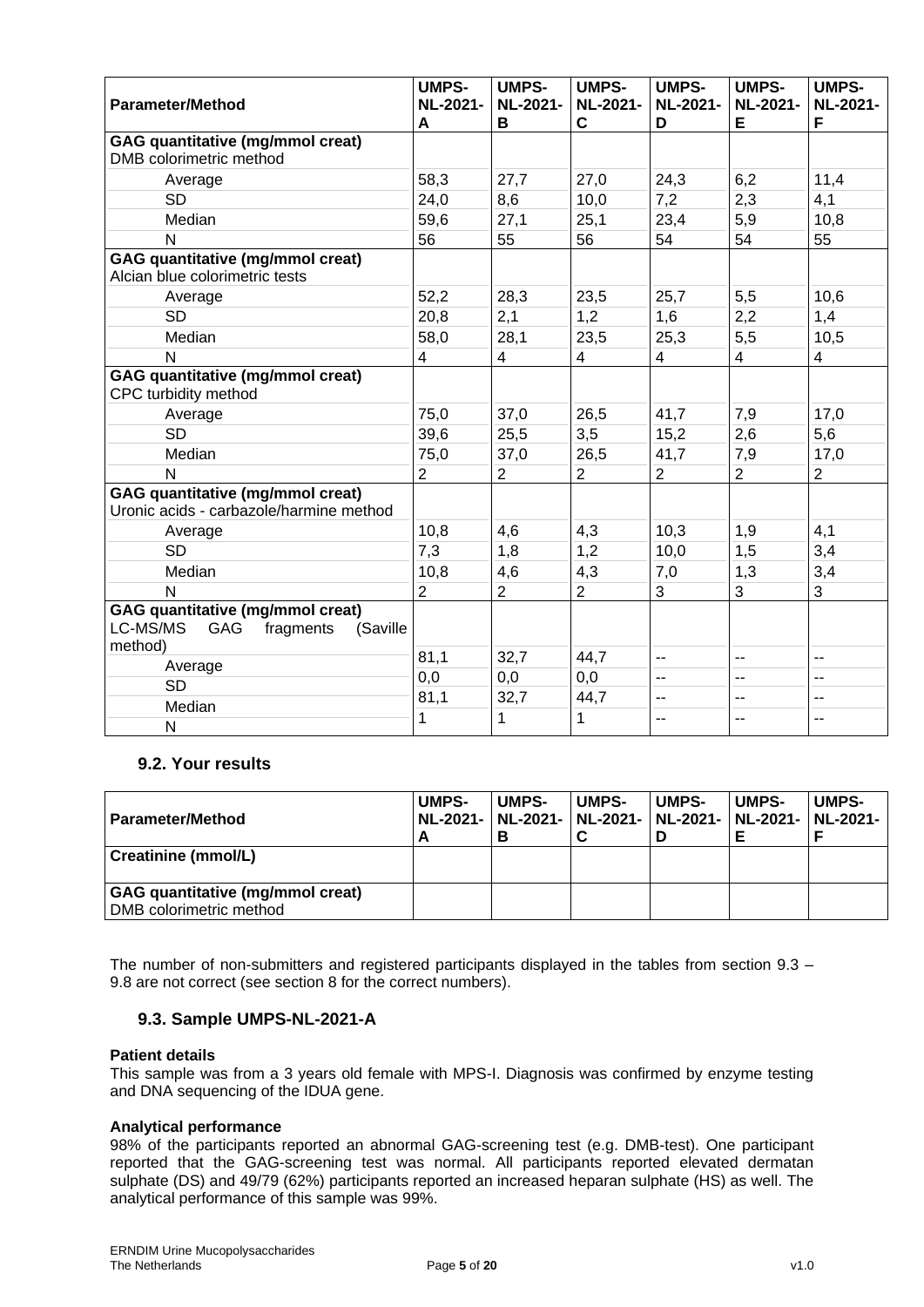#### **Diagnosis / Interpretative proficiency**

In total 78 participants (96%) reported a differential diagnosis including MPS I in various combinations with MPS II, VI and VII. Fourteen participants (17%) concluded that this sample was of a patient with MPS I. MPS-II was reported by 1 subject. This is unlikely since MPS-II is an X-linked disorder and this sample was obtained from a female patient (see clinical information). Four participants, that reported both an abnormal GAG-screening test and abnormal GAG-subtype analysis, lost points with the interpretation. The diagnostic performance of this sample was 94% and total performance was 96%.

| <b>Diagnosis</b>            | N              | %    |
|-----------------------------|----------------|------|
| MPS I/MPS II/MPS VI/MPS VII | 16             | 19,8 |
| MPS I                       | 14             | 17,3 |
| MPS I/MPS II/MPS VII        | 11             | 13,6 |
| <b>MPS I/MPS II</b>         | 9              | 11,1 |
| MPS I/MPS II/MPS VI         | 9              | 11,1 |
| MPS I/MPS VI/MPS VII        | $\overline{7}$ | 8,6  |
| <b>MPS I/MPS VI</b>         | 6              | 7,4  |
| <b>MPS I/MPS VII</b>        | 6              | 7,4  |
| <b>MPS VII</b>              | 1              | 1,2  |
| <b>MPS II</b>               | 1              | 1,2  |
| <b>MPS III</b>              | 1              | 1,2  |
|                             |                |      |
| N results                   | 81             | 100  |
| N non-submitters            | 17             |      |
| N registered                | 98             |      |

#### **Scoring**

- Analytical results: Elevated total GAG: 1 mark, elevated DS: 1 mark.
- Interpretation: MPS I mentioned in the differential diagnosis (based on elevated DS): 2 marks. Combinations of MPS II, VI or VII based on elevated DS: 1 mark.
- Critical error: The sample was not considered eligible for critical error.

#### **9.4. Sample UMPS-NL-2021-B**

#### **Patient details**

This sample was from a 9 years old female with MPS VI. Diagnosis was confirmed by enzyme testing.

#### **Analytical performance**

97% of the participants reported an elevated GAGs, while two participants reported that the GAGscreening test was normal. Elevated DS was reported by 79/81 participants (98%). The analytical performance for this sample was 97%.

#### **Diagnosis / Interpretative proficiency**

The majority of the labs reported MPS VI or MPS VI in different combinations as the most likely diagnosis (71/81, 88%). All combinations with MPS VI included were scored 2 marks. Eight participants did not report the correct diagnosis and lost points with interpretation. Two participants reported normal/no diagnosis (critical error, CE). The diagnostic performance of this sample was 90% and total performance was 94 %.

| <b>Diagnosis</b>            |    | %    |
|-----------------------------|----|------|
| MPS VI                      | 29 | 35,8 |
| MPS I/MPS II/MPS VI/MPS VII | 17 | 21,0 |
| MPS I/MPS II/MPS VI         | 8  | 9,9  |
| MPS I/MPS VI/MPS VII        |    | 8,6  |
| <b>MPS I/MPS VI</b>         | b  | 6,2  |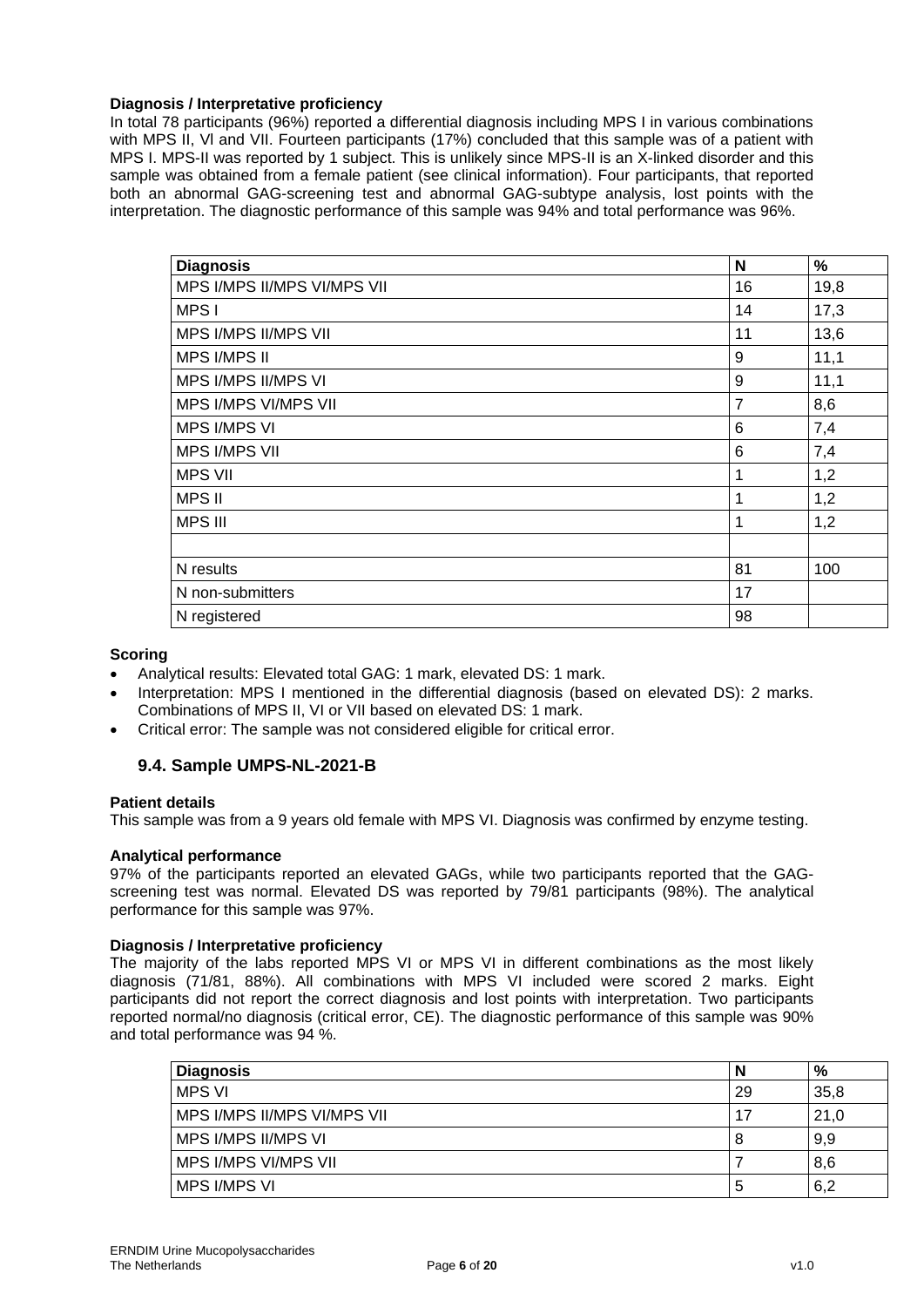| <b>Diagnosis</b>     | N              | $\%$ |
|----------------------|----------------|------|
| MPS VI/MPS VII       | 4              | 4,9  |
| MPS I                | 3              | 3,7  |
| <b>MPS I/MPS VII</b> | 2              | 2,5  |
| MPS I/MPS II/MPS VII | $\overline{2}$ | 2,5  |
| No Diagnosis         |                | 1,2  |
| <b>MPS IV/MPS VI</b> |                | 1,2  |
| Normal               | 1              | 1,2  |
| <b>MPS I/MPS II</b>  | 1              | 1,2  |
|                      |                |      |
| N results            | 81             | 100  |
| N non-submitters     | 17             |      |
| N registered         | 98             |      |

#### **Scoring**

- Analytical results: Elevated total GAG: 1 mark, elevated DS: 1 mark.
- Interpretation: MPS VI mentioned in the differential diagnosis (based on elevated DS): 2 marks. Combinations of MPS I, II or VII based on elevated DS: 1 mark.
- Critical error: normal profile/no diagnosis was considered as a critical error (CE) (n=2).

# **9.5. Sample UMPS-NL-2021-C**

#### **Patient details**

This sample was obtained from a male subject of 5 years old with MPS IVA (severe type). Diagnosis was confirmed by enzyme testing.

#### **Analytical performance**

Abnormal GAG-screening was reported by 72 participants (72/78, 92%) and 6 participants (8%) reported a normal GAG-screening result for this sample. Seventy-two participants submitted a result for KS and 82% (59 participants) reported an elevated amount of this GAG-species. N-acetylgalactosamine 6-sulphatase (GALNS) deficiency may lead to storage of chondroïtine-6-sulphate as well and indeed an elevated amount of CS was reported by 22/76 participants (29%). Remarkably 5/76 participants (7%) and 4/76 participants (5%) reported an elevated DS or HS. The analytical performance of this sample was 87%.

#### **Diagnosis / Interpretative proficiency**

MPS IV was reported as the most likely diagnosis by 66/80 participants (83%). One participant reported MPS IV in combination with MPS VII/normal diagnosis. Seven participants (87%) concluded that this sample was a normal sample/no diagnosis. Overall proficiency of this sample was 84%, which is slightly higher in comparison with the analysis results of the urine sample of a patient with MPS IV (2020.05). The 2020.05 sample and this sample were from patients with a severe phenotype. The diagnostic proficiency was 81% and the total proficiency was 84%.

| <b>Diagnosis</b>      | N  | %    |
|-----------------------|----|------|
| <b>MPS IV</b>         | 66 | 82,5 |
| Normal                | 6  | 7,5  |
| <b>MPS VI</b>         | 2  | 2,5  |
| <b>MPS VII</b>        | 2  | 2,5  |
| No Diagnosis          |    | 1,3  |
| MPS IV/MPS VII/Normal |    | 1,3  |
| MPS I/MPS II/MPS VI   |    | 1,3  |
| <b>MPS III</b>        |    | 1,3  |
|                       |    |      |
| N results             | 80 | 100  |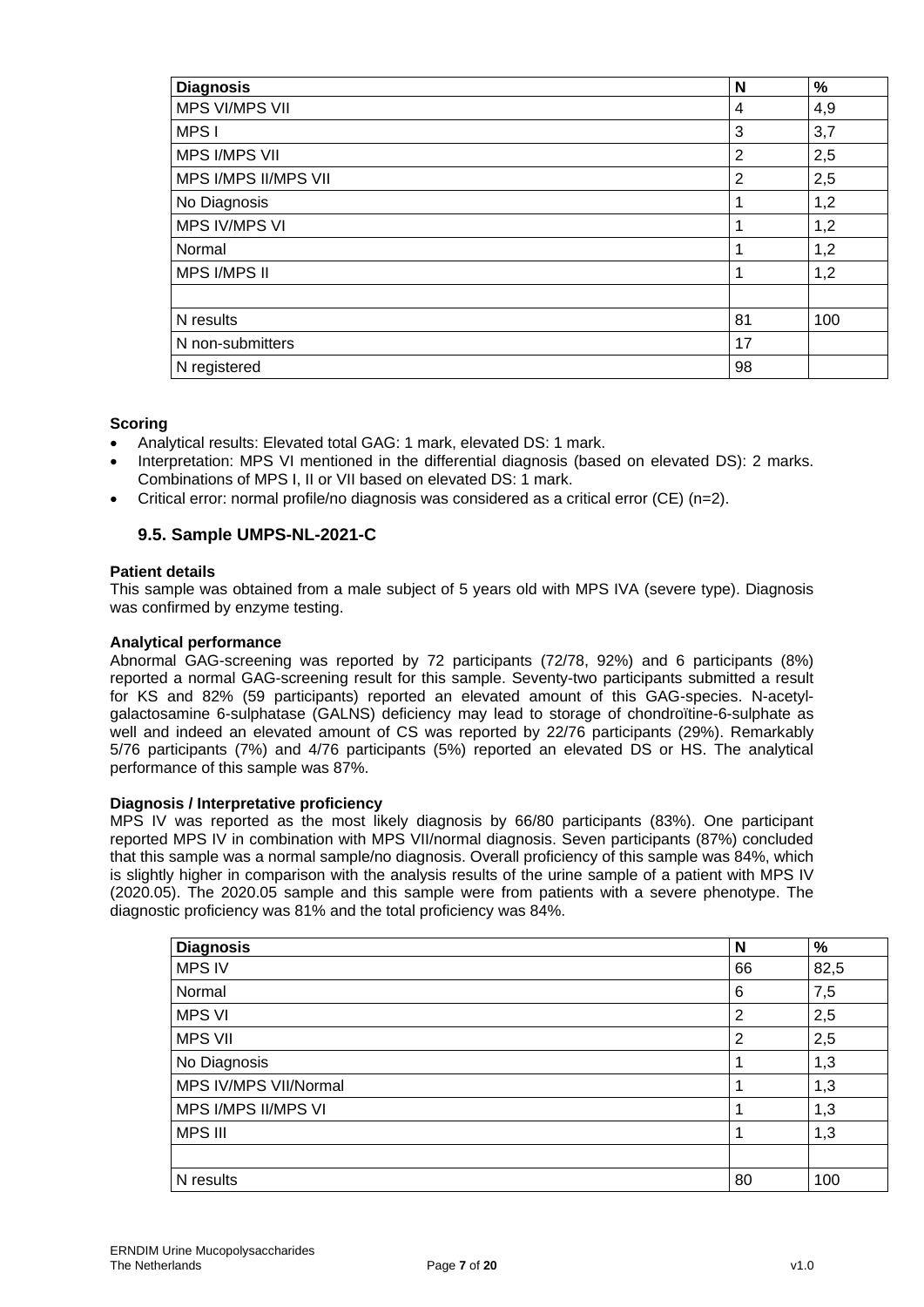| <b>Diagnosis</b> | N  | % |
|------------------|----|---|
| N non-submitters |    |   |
| N registered     | 97 |   |

#### **Scoring**

- Analytical results: Elevated total GAG: 1 mark, elevated KS or CS: 1 mark.
- Interpretation: MPS IV mentioned in the differential diagnosis (based on elevated KS or CS): 2 marks.
- Critical error: The sample was not considered eligible for critical error.

## **9.6. Sample UMPS-NL-2021-D**

#### **Patient details**

This sample was obtained from an adult patient with MPS II not receiving ERT treatment.

#### **Analytical performance**

From the 76 participants that submitted results of total GAG-screening for this sample, 75 participants (99%) reported elevated GAG-concentrations. Most participants also reported abnormal results for GAG-subtyping. DS was reported elevated by 78/79 participants (99%) and HS was found to be elevated by 53/79 participants (67%). These results are similar to the samples circulated in the 2020 scheme (2020.03 and 2020.06). For diagnosis of MPS I/II DS is more aberrant than HS. Analytical performance was 98%. Reporting a normal DS excretion was considered as a critical error (CE) for this sample.

#### **Diagnosis / Interpretative proficiency**

The majority of the participants reported a combination of MPS I/II as the most likely diagnosis. In total 77/81 (95%) participants mentioned MPS II among the correct possible diagnoses. Diagnostic performance was 95% and total performance was 97%.

| <b>Diagnosis</b>            | N  | %    |
|-----------------------------|----|------|
| <b>MPS I/MPS II</b>         | 27 | 33,3 |
| MPS I/MPS II/MPS VI/MPS VII | 19 | 23,5 |
| MPS I/MPS II/MPS VII        | 15 | 18,5 |
| MPS I/MPS II/MPS VI         | 10 | 12,3 |
| <b>MPS II</b>               | 5  | 6,2  |
| <b>MPS VII</b>              | 1  | 1,2  |
| MPS I/MPS II/To be entered  |    | 1,2  |
| MPS I/MPS VI/MPS VII        | 1  | 1,2  |
| MPS I                       | 1  | 1,2  |
| <b>MPS VI</b>               | 1  | 1,2  |
|                             |    |      |
| N results                   | 81 | 100  |
| N non-submitters            | 6  |      |
| N registered                | 87 |      |

#### **Scoring**

- Analytical results: Elevated (total) GAG and elevated DS were each scored 1 mark.
- Interpretation: MPS II with MPS I, VI or VIII in various combinations were scored 2 marks.
- Critical error: Reporting a normal DS excretion was considered as a critical error (CE) for this sample (n=1).

#### **9.7. Sample UMPS-NL-2021-E**

#### **Patient details**

This urine sample was obtained from a healthy boy of 9 years old.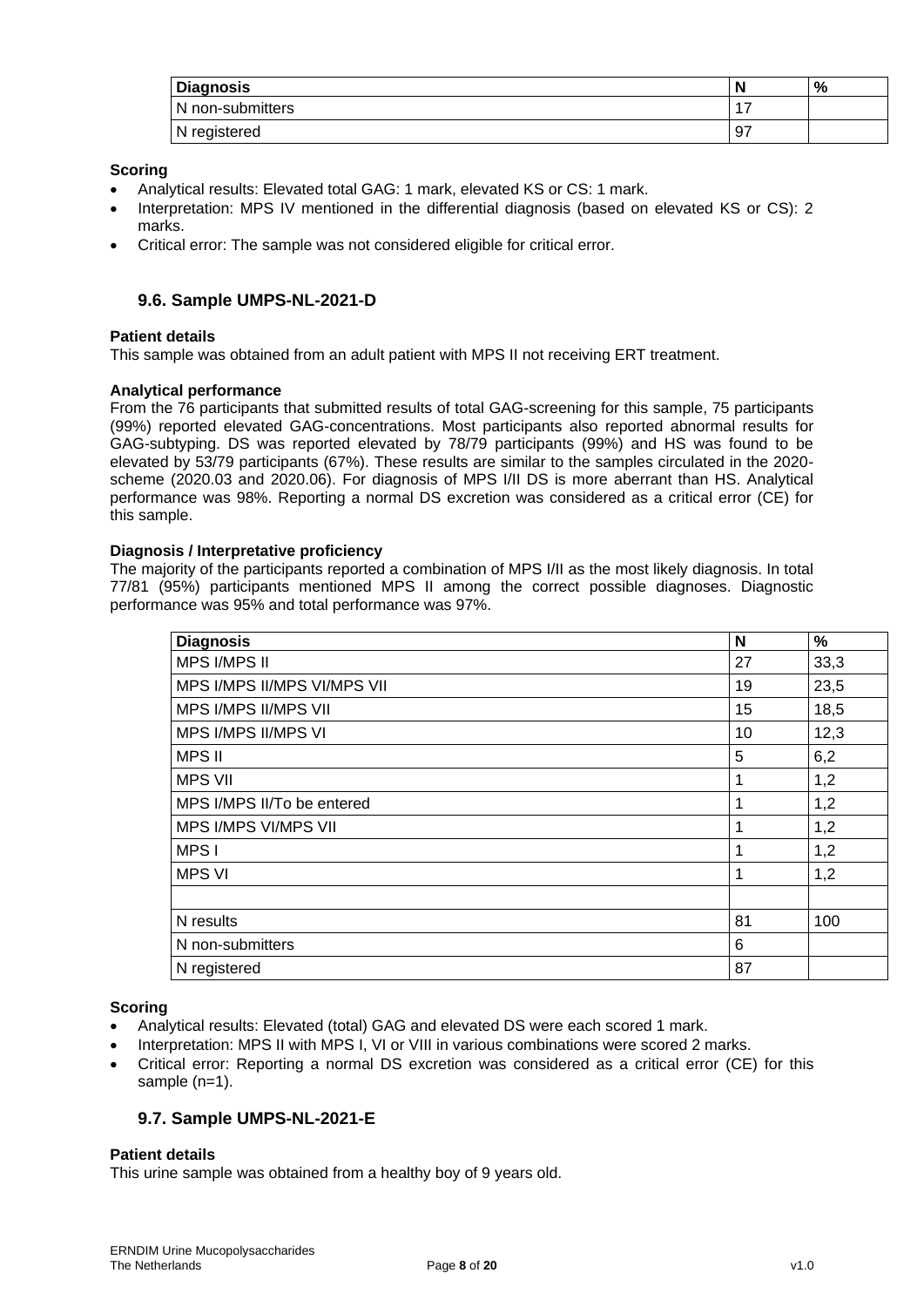#### **Analytical performance**

Most of the participants (73/76, 96%) reported a normal quantitative GAG screening test. However, 2 participants reported an abnormal quantitative GAG but concluded that this sample was normal after GAG-subtyping. Most participants indeed reported normal GAG-subtyping results by GAGelectrophoresis, TLC or mass-spectrometry. One lab reported elevated HS in combination with elevated CS and one lab reported elevated KS by GAG-subtyping. The analytical performance of this sample was 98%.

#### **Diagnosis / Interpretative proficiency**

As is usual for normal samples, most participants (81/82, 99%) correctly conclude that this was not a sample of a patient with a mucopolysaccharidosis. One laboratory concluded that this sample was of a patient with MPS IV. The diagnostic performance was 99% and the overall proficiency of this sample was 98%.

| <b>Diagnosis</b>           | N  | %    |
|----------------------------|----|------|
| Normal                     | 76 | 92,7 |
| No Diagnosis/Normal        | 2  | 2,4  |
| No Diagnosis/To be entered |    | 1,2  |
| <b>MPS IV</b>              |    | 1,2  |
| No Diagnosis               |    | 1,2  |
| MPS IV/Normal              |    | 1,2  |
|                            |    |      |
| N results                  | 82 | 100  |
| N non-submitters           | 5  |      |
| N registered               | 87 |      |

#### **Scoring**

- Analytical results: Normal quantitative GAGs and normal GAG-subtyping were each scored 1 mark.
- Interpretation: A normal profile and other combinations with normal profile/no diagnosis were scored 2 marks.
- Critical error: The sample was not considered eligible for critical error.

#### **9.8. Sample UMPS-NL-2021-F**

#### **Patient details**

This sample was obtained from an adult patient with MPS-IIIA.

#### **Analytical performance**

In this sample 95% of the participants (72/76) reported an increased total quantitative GAGs. Four participant reported a normal quantitative GAGs (5%). The majority of the participants (72/80, 90%) reported elevated HS. The analytical performance of this sample was 91%.

#### **Diagnosis / Interpretative proficiency**

In total 72/81 participants reported that this urine specimen was of a patient with MPS III, while 9 participants did not report the correct diagnosis. For this sample reporting a normal profile was considered to be a critical error. The diagnostic performance of this sample was 88% and the overall performance was 90%.

| <b>Diagnosis</b>     | N  | %        |
|----------------------|----|----------|
| <b>MPS III</b>       | 69 | 85,2     |
| No Diagnosis         | J  | 3,7      |
| Normal               |    | 2,5      |
| MPS III/No Diagnosis |    | 1,2      |
| MPS IV/MPS VII       |    | 1,2      |
| MPS I/MPS II         |    | 1,2<br>1 |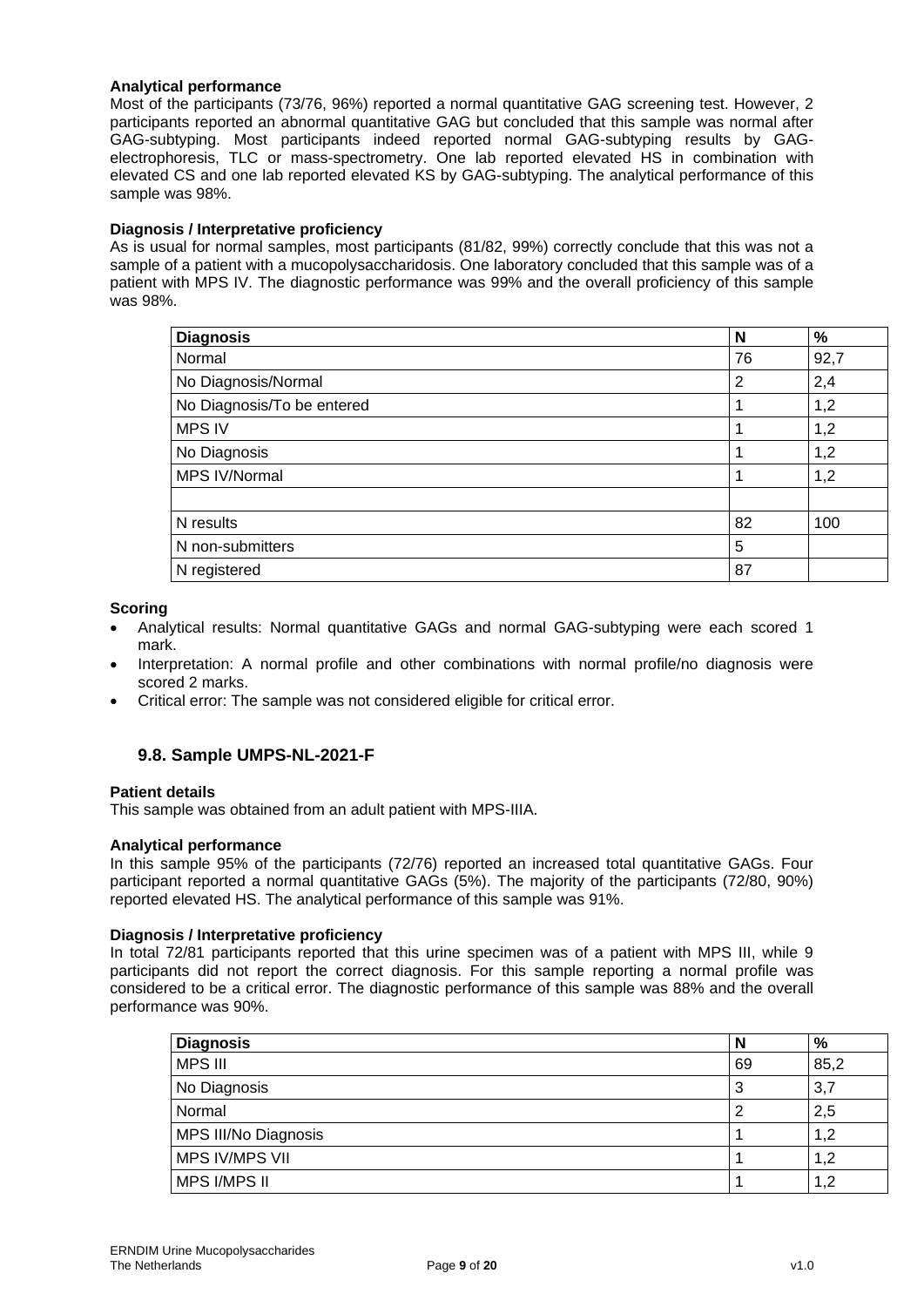| <b>Diagnosis</b>      | N  | $\%$ |
|-----------------------|----|------|
| MPS I/MPS II/MPS VI   |    | 1,2  |
| MPS III/Normal        |    | 1,2  |
| MPS III/To be entered |    | 1,2  |
| MPS I/MPS II/MPS VII  |    | 1,2  |
|                       |    |      |
| N results             | 81 | 100  |
| N non-submitters      | 6  |      |
| N registered          | 87 |      |

#### **Scoring**

- Analytical results: Elevated (total) GAG and elevated HS were each scored 1 mark.
- Interpretation: MPS III was scored 2 marks.
- Critical error: Reporting a normal profile as the most likely diagnosis was considered as a critical error (CE) in this sample (n=2).

## **10. Scores of participants**

All data transfer, i.e. the submission of data as well as viewing and downloading of reports proceed via the CSCQ results website. The results of your laboratory are confidential and only accessible to you (with your username and password). The anonymous scores of all laboratories are accessible to all participants and only in your version is your laboratory highlighted in the leftmost column.

| Detailed scores - Round 1 |  |
|---------------------------|--|
|                           |  |

|                           | Sample 1       |                  |                | Sample 2       |                |                          | Sample 3       |                |                |              |
|---------------------------|----------------|------------------|----------------|----------------|----------------|--------------------------|----------------|----------------|----------------|--------------|
| Lab<br>$\mathsf{n}^\circ$ | MPS-I.         |                  |                | <b>MPS-VI.</b> |                |                          |                | MPS-IV(A).     |                |              |
|                           | A              | L                | <b>Total</b>   | A              | L              | <b>Total</b>             | A              | $\mathbf{I}$   | <b>Total</b>   | <b>Total</b> |
| 1                         | $\overline{2}$ | $\overline{2}$   | $\overline{4}$ | $\overline{2}$ | $\overline{2}$ | $\overline{4}$           | $\overline{2}$ | $\overline{2}$ | $\overline{4}$ | 12           |
| $\mathbf{2}$              | 2              | $\overline{2}$   | $\overline{4}$ | 2              | $\overline{2}$ | $\overline{4}$           | $\overline{2}$ | 2              | $\overline{4}$ | 12           |
| 3                         | $\overline{2}$ | $\overline{2}$   | $\overline{4}$ | $\overline{2}$ | $\overline{2}$ | $\overline{4}$           | $\overline{2}$ | 2              | $\overline{4}$ | 12           |
| 4                         | $\overline{2}$ | $\overline{2}$   | 4              | $\overline{2}$ | $\overline{2}$ | 4                        | $\overline{2}$ | 2              | 4              | 12           |
| 5                         | $\overline{2}$ | $\overline{2}$   | $\overline{4}$ | $\overline{2}$ | $\overline{2}$ | $\overline{4}$           | $\overline{2}$ | $\overline{2}$ | $\overline{4}$ | 12           |
| 6                         | $\overline{2}$ | $\overline{2}$   | 4              | $\overline{2}$ | $\overline{2}$ | 4                        | $\overline{2}$ | $\overline{2}$ | 4              | 12           |
| $\overline{\mathbf{7}}$   | $\overline{2}$ | $\overline{2}$   | $\overline{4}$ | $\overline{2}$ | $\overline{2}$ | $\overline{\mathcal{A}}$ | $\overline{2}$ | $\overline{2}$ | $\overline{4}$ | 12           |
| 8                         | $\overline{2}$ | $\overline{2}$   | $\overline{4}$ | $\overline{2}$ | $\overline{2}$ | $\overline{4}$           | $\overline{2}$ | $\overline{2}$ | $\overline{4}$ | 12           |
| 9                         | $\overline{2}$ | $\overline{2}$   | $\overline{4}$ | 2              | $\overline{2}$ | $\overline{\mathcal{A}}$ | $\overline{2}$ | $\overline{2}$ | $\overline{4}$ | 12           |
| 10                        | 2              | $\overline{2}$   | $\overline{4}$ | 2              | $\overline{2}$ | 4                        | 2              | $\overline{2}$ | 4              | 12           |
| 11                        | 2              | $\overline{2}$   | $\overline{4}$ | $\overline{2}$ | $\overline{2}$ | $\overline{4}$           | $\overline{2}$ | $\overline{2}$ | $\overline{4}$ | 12           |
| 12                        | $\overline{2}$ | $\overline{2}$   | 4              | $\overline{2}$ | $\overline{2}$ | 4                        | $\overline{2}$ | $\overline{2}$ | 4              | 12           |
| 13                        | $\overline{2}$ | $\overline{2}$   | $\overline{4}$ | $\overline{2}$ | $\overline{2}$ | $\overline{4}$           | $\overline{2}$ | $\overline{2}$ | $\overline{4}$ | 12           |
| 14                        | $\overline{2}$ | $\overline{2}$   | $\overline{4}$ | $\overline{2}$ | $\overline{2}$ | 4                        | $\overline{2}$ | 2              | $\overline{4}$ | 12           |
| 15                        | $\overline{2}$ | $\overline{2}$   | $\overline{4}$ | $\sqrt{2}$     | $\overline{2}$ | $\overline{4}$           | $\overline{2}$ | $\overline{2}$ | $\overline{4}$ | 12           |
| 16                        | $\overline{2}$ | $\boldsymbol{2}$ | 4              | $\overline{2}$ | $\overline{2}$ | 4                        | $\overline{c}$ | $\overline{2}$ | 4              | 12           |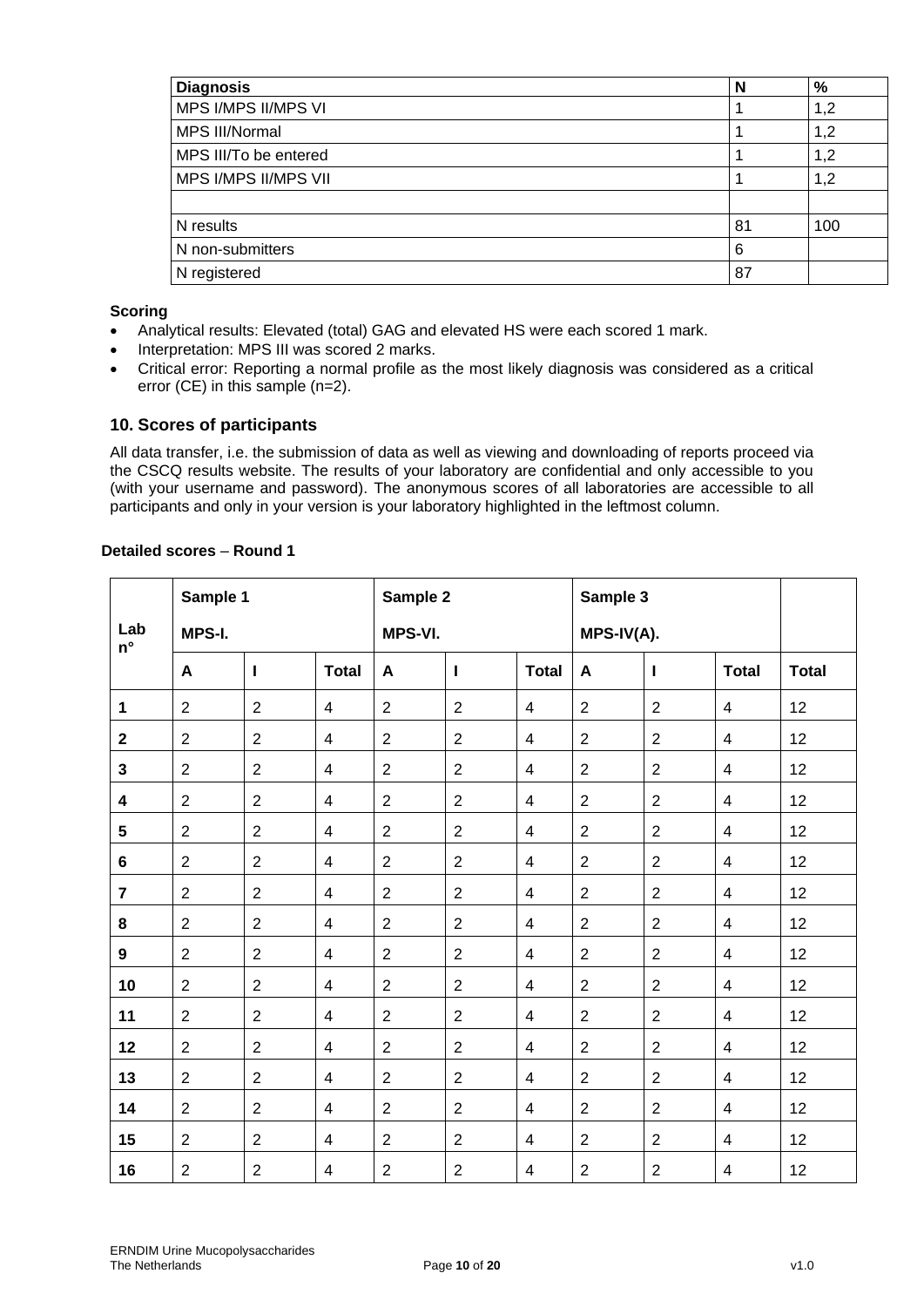|                    | Sample 1                                      |                          |                         | Sample 2                 |                          |                          | Sample 3                 |                          |                          |              |
|--------------------|-----------------------------------------------|--------------------------|-------------------------|--------------------------|--------------------------|--------------------------|--------------------------|--------------------------|--------------------------|--------------|
| Lab<br>$n^{\circ}$ | MPS-I.                                        |                          |                         | MPS-VI.                  |                          |                          | MPS-IV(A).               |                          |                          |              |
|                    | A                                             | $\mathbf{I}$             | <b>Total</b>            | A                        | $\mathbf{I}$             | <b>Total</b>             | A                        | L                        | <b>Total</b>             | <b>Total</b> |
| 17                 | $\overline{2}$                                | $\overline{2}$           | $\overline{4}$          | $\sqrt{2}$               | $\sqrt{2}$               | $\overline{4}$           | $\overline{2}$           | $\sqrt{2}$               | $\overline{4}$           | 12           |
| 18                 | 2                                             | $\overline{2}$           | $\overline{4}$          | $\overline{2}$           | $\sqrt{2}$               | $\overline{4}$           | $\overline{2}$           | 2                        | 4                        | 12           |
| 19                 | $\overline{2}$                                | $\overline{2}$           | $\overline{4}$          | $\overline{2}$           | $\overline{2}$           | $\overline{\mathcal{A}}$ | $\overline{2}$           | $\overline{2}$           | $\overline{4}$           | 12           |
| 20                 | $\overline{2}$                                | $\pmb{0}$                | $\overline{2}$          | $\overline{2}$           | $\overline{2}$           | $\overline{\mathcal{A}}$ | $\overline{2}$           | $\overline{2}$           | $\overline{4}$           | 10           |
| 21                 | $\mathord{\hspace{1pt}\text{--}\hspace{1pt}}$ | $\overline{\phantom{a}}$ | --                      | $\overline{\phantom{a}}$ | $\overline{\phantom{a}}$ | $\overline{\phantom{a}}$ | $\overline{\phantom{a}}$ | $\overline{\phantom{a}}$ | $\overline{\phantom{a}}$ | $\mathbf 0$  |
| 22                 | 2                                             | $\mathbf{1}$             | 3                       | $\overline{c}$           | $\overline{2}$           | 4                        | $\overline{2}$           | $\overline{2}$           | $\overline{4}$           | 11           |
| 23                 | $\overline{2}$                                | $\overline{2}$           | $\overline{4}$          | $\overline{2}$           | $\overline{2}$           | $\overline{\mathbf{4}}$  | $\overline{2}$           | $\overline{2}$           | $\overline{4}$           | 12           |
| 24                 | 2                                             | $\overline{2}$           | $\overline{4}$          | $\sqrt{2}$               | $\overline{2}$           | $\overline{\mathbf{4}}$  | $\overline{c}$           | $\overline{2}$           | $\overline{4}$           | 12           |
| 25                 | 2                                             | $\overline{2}$           | $\overline{4}$          | $\overline{2}$           | $\overline{2}$           | $\overline{4}$           | $\mathbf 1$              | $\mathbf 0$              | $\mathbf{1}$             | 9            |
| 26                 | $\overline{2}$                                | $\overline{2}$           | $\overline{4}$          | $\sqrt{2}$               | $\mathbf{1}$             | $\mathbf{3}$             | $\overline{c}$           | $\mathbf 0$              | $\overline{2}$           | 9            |
| 27                 | 2                                             | $\overline{2}$           | $\overline{\mathbf{4}}$ | $\overline{2}$           | $\overline{2}$           | $\overline{\mathbf{4}}$  | $\overline{c}$           | $\overline{2}$           | 4                        | 12           |
| 28                 | 2                                             | $\overline{2}$           | $\overline{4}$          | $\overline{2}$           | $\overline{2}$           | $\overline{4}$           | $\overline{2}$           | 2                        | $\overline{4}$           | 12           |
| 29                 | 2                                             | $\overline{2}$           | $\overline{\mathbf{4}}$ | $\overline{2}$           | $\overline{2}$           | $\overline{\mathbf{4}}$  | $\overline{2}$           | $\overline{2}$           | $\overline{4}$           | 12           |
| 30                 | $\overline{2}$                                | $\overline{c}$           | $\overline{\mathbf{4}}$ | $\sqrt{2}$               | $\sqrt{2}$               | $\overline{\mathbf{4}}$  | 0                        | 0                        | 0                        | 8            |
| 31                 | 2                                             | $\overline{2}$           | $\overline{\mathbf{4}}$ | $\overline{2}$           | $\overline{2}$           | 4                        | $\overline{2}$           | $\overline{2}$           | 4                        | 12           |
| 32                 | $\overline{2}$                                | $\overline{2}$           | $\overline{4}$          | $\overline{2}$           | $\overline{2}$           | $\overline{4}$           | $\overline{2}$           | $\overline{2}$           | $\overline{4}$           | 12           |
| 33                 | $\overline{2}$                                | $\overline{2}$           | $\overline{\mathbf{4}}$ | $\sqrt{2}$               | $\overline{2}$           | $\overline{\mathbf{4}}$  | $\overline{2}$           | $\overline{2}$           | $\overline{\mathcal{A}}$ | 12           |
| 34                 | 2                                             | $\overline{2}$           | $\overline{4}$          | $\overline{2}$           | $\sqrt{2}$               | $\overline{4}$           | $\overline{c}$           | $\overline{2}$           | 4                        | 12           |
| 35                 | $\overline{2}$                                | $\overline{2}$           | $\overline{\mathbf{4}}$ | $\overline{c}$           | $\overline{2}$           | $\overline{4}$           | $\overline{c}$           | $\sqrt{2}$               | $\overline{4}$           | 12           |
| 36                 | $\overline{2}$                                | $\overline{2}$           | $\overline{4}$          | $\overline{2}$           | $\overline{2}$           | $\overline{4}$           | $\overline{2}$           | $\overline{2}$           | $\overline{4}$           | 12           |
| 37                 | $\overline{2}$                                | $\overline{2}$           | $\overline{4}$          | $\mathbf{1}$             | $\overline{2}$           | 3                        | $\overline{2}$           | $\overline{2}$           | $\overline{4}$           | 11           |
| 38                 | $\overline{2}$                                | $\overline{2}$           | 4                       | $\overline{2}$           | $\overline{2}$           | 4                        | $\overline{2}$           | $\overline{2}$           | $\overline{4}$           | 12           |
| 39                 | $\overline{2}$                                | $\overline{2}$           | $\overline{4}$          | $\overline{2}$           | $\overline{2}$           | $\overline{4}$           | $\overline{2}$           | $\overline{2}$           | $\overline{4}$           | 12           |
| 40                 | $\overline{2}$                                | $\overline{2}$           | $\overline{4}$          | $\overline{2}$           | $\overline{2}$           | 4                        | $\overline{2}$           | $\overline{2}$           | $\overline{4}$           | 12           |
| 41                 | $\overline{2}$                                | $\overline{2}$           | $\overline{4}$          | $\overline{2}$           | $\overline{2}$           | 4                        | 0                        | 0                        | $\mathbf 0$              | 8            |
| 42                 | $\overline{2}$                                | $\mathbf 1$              | 3                       | $\overline{2}$           | $\mathbf{1}$             | 3                        | $\overline{2}$           | $\overline{2}$           | $\overline{4}$           | 10           |
| 43                 | $\overline{2}$                                | $\overline{2}$           | $\overline{4}$          | $\mathbf{2}$             | $\overline{2}$           | $\overline{4}$           | $\overline{c}$           | $\overline{2}$           | $\overline{4}$           | 12           |
| 44                 | $\overline{2}$                                | $\overline{2}$           | $\overline{4}$          | $\overline{2}$           | $\overline{2}$           | 4                        | $\overline{2}$           | $\overline{2}$           | $\overline{4}$           | 12           |
| 45                 | $\overline{2}$                                | $\overline{2}$           | $\overline{4}$          | $\overline{2}$           | $\overline{2}$           | $\overline{4}$           | $\overline{2}$           | $\overline{2}$           | $\overline{4}$           | 12           |
| 46                 | $\overline{2}$                                | $\overline{2}$           | $\overline{\mathbf{4}}$ | $\overline{2}$           | $\overline{2}$           | 4                        | $\overline{2}$           | $\overline{2}$           | $\overline{4}$           | 12           |
| 47                 | $\overline{2}$                                | 0                        | $\overline{2}$          | $\overline{2}$           | 0                        | $\overline{2}$           | $\mathbf{1}$             | 0                        | $\mathbf{1}$             | 5            |
| 48                 | $\overline{2}$                                | $\overline{2}$           | $\overline{4}$          | $\overline{2}$           | $\overline{2}$           | 4                        | $\overline{2}$           | 2                        | $\overline{4}$           | 12           |
| 49                 | $\overline{2}$                                | $\overline{2}$           | 4                       | $\overline{a}$           | $\overline{2}$           | 4                        | $\overline{c}$           | $\overline{2}$           | $\overline{4}$           | 12           |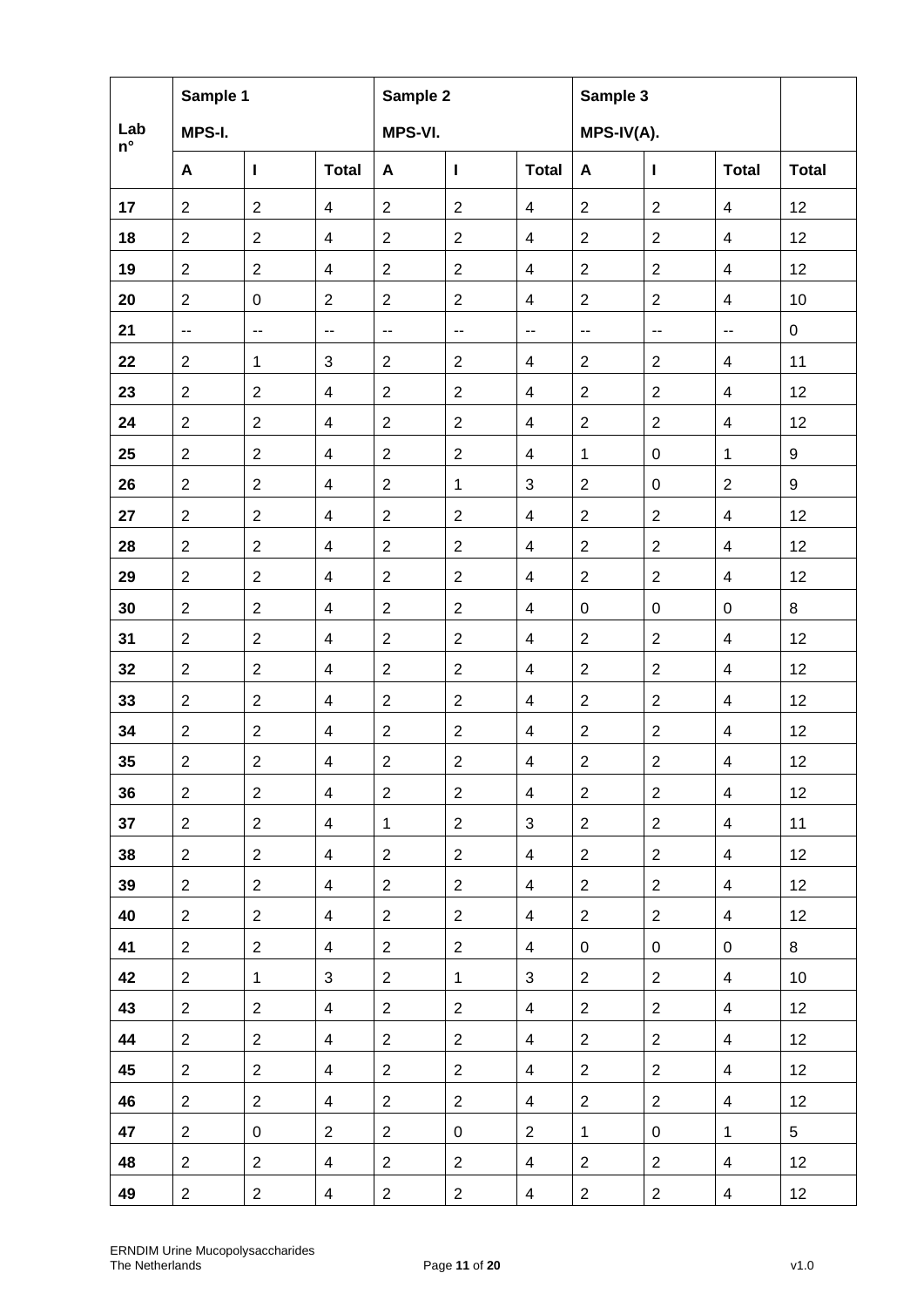|                    | Sample 1                 |                          |                          | Sample 2                 |                          |                          | Sample 3                 |                                               |                          |                |
|--------------------|--------------------------|--------------------------|--------------------------|--------------------------|--------------------------|--------------------------|--------------------------|-----------------------------------------------|--------------------------|----------------|
| Lab<br>$n^{\circ}$ | MPS-I.                   |                          |                          | MPS-VI.                  |                          |                          | MPS-IV(A).               |                                               |                          |                |
|                    | A                        | $\mathbf{I}$             | <b>Total</b>             | A                        | L                        | <b>Total</b>             | A                        | $\mathbf{I}$                                  | <b>Total</b>             | <b>Total</b>   |
| 50                 | $\overline{2}$           | $\sqrt{2}$               | $\overline{4}$           | $\sqrt{2}$               | $\overline{2}$           | $\overline{4}$           | $\mathbf{1}$             | $\mathbf 0$                                   | $\mathbf{1}$             | 9              |
| 51                 | $\overline{2}$           | $\overline{2}$           | $\overline{4}$           | $\overline{2}$           | $\mathbf{1}$             | $\sqrt{3}$               | $\overline{2}$           | $\overline{2}$                                | $\overline{4}$           | 11             |
| 52                 | $\overline{2}$           | $\overline{2}$           | $\overline{4}$           | $\overline{2}$           | $\overline{2}$           | $\overline{4}$           | $\overline{2}$           | $\overline{2}$                                | $\overline{4}$           | 12             |
| 53                 | $\overline{2}$           | $\overline{2}$           | $\overline{4}$           | $\overline{2}$           | $\overline{2}$           | $\overline{\mathbf{4}}$  | $\overline{2}$           | $\overline{2}$                                | $\overline{4}$           | 12             |
| 54                 | $\overline{2}$           | $\overline{2}$           | $\overline{4}$           | $\overline{2}$           | $\boldsymbol{2}$         | $\overline{\mathbf{4}}$  | $\overline{c}$           | $\overline{2}$                                | $\overline{\mathbf{4}}$  | 12             |
| 55                 | $\overline{2}$           | $\overline{2}$           | $\overline{4}$           | $\overline{2}$           | $\overline{2}$           | $\overline{4}$           | $\mathbf{1}$             | $\mathbf 0$                                   | $\mathbf{1}$             | 9              |
| 56                 | $\overline{2}$           | $\overline{2}$           | $\overline{4}$           | $\overline{2}$           | $\overline{2}$           | $\overline{\mathcal{A}}$ | $\mathbf{1}$             | $\overline{2}$                                | 3                        | 11             |
| 57                 | $\overline{2}$           | $\sqrt{2}$               | $\overline{4}$           | $\sqrt{2}$               | $\overline{2}$           | $\overline{\mathbf{4}}$  | $\overline{2}$           | $\sqrt{2}$                                    | $\overline{4}$           | 12             |
| 58                 | $\overline{2}$           | $\overline{2}$           | $\overline{4}$           | $\overline{2}$           | $\overline{2}$           | $\overline{\mathcal{A}}$ | $\overline{2}$           | $\overline{2}$                                | $\overline{4}$           | 12             |
| 59                 | $\overline{2}$           | $\overline{2}$           | $\overline{4}$           | $\overline{2}$           | $\overline{2}$           | $\overline{\mathcal{A}}$ | $\overline{2}$           | $\overline{2}$                                | $\overline{4}$           | 12             |
| 60                 | $\overline{c}$           | $\overline{2}$           | $\overline{4}$           | $\sqrt{2}$               | $\boldsymbol{2}$         | $\overline{\mathbf{4}}$  | $\overline{2}$           | $\overline{2}$                                | 4                        | 12             |
| 61                 | $\overline{2}$           | $\overline{2}$           | $\overline{4}$           | $\overline{2}$           | $\mathbf{1}$             | 3                        | $\overline{2}$           | $\overline{2}$                                | $\overline{4}$           | 11             |
| 62                 | $\overline{2}$           | $\overline{2}$           | $\overline{4}$           | $\overline{2}$           | $\overline{2}$           | $\overline{\mathbf{4}}$  | $\pmb{0}$                | $\pmb{0}$                                     | $\pmb{0}$                | 8              |
| 63                 | $\overline{2}$           | $\boldsymbol{2}$         | $\overline{4}$           | $\mathbf{1}$             | $\mathsf 0$              | $\mathbf{1}$             | $\mathbf{1}$             | $\mathsf 0$                                   | $\mathbf{1}$             | 6              |
| 64                 | $\overline{2}$           | $\sqrt{2}$               | $\overline{4}$           | $\mathbf 0$              | $\mathbf 0$              | $\mathbf 0$              | 1                        | $\overline{2}$                                | 3                        | $\overline{7}$ |
| 65                 | $\overline{2}$           | $\overline{2}$           | $\overline{4}$           | $\overline{2}$           | $\overline{2}$           | $\overline{\mathbf{4}}$  | $\overline{2}$           | $\sqrt{2}$                                    | $\overline{4}$           | 12             |
| 66                 | $\overline{2}$           | $\overline{2}$           | $\overline{4}$           | $\overline{2}$           | $\mathbf{1}$             | $\sqrt{3}$               | $\overline{2}$           | $\overline{2}$                                | $\overline{\mathbf{4}}$  | 11             |
| 67                 | $\overline{c}$           | $\sqrt{2}$               | $\overline{4}$           | $\sqrt{2}$               | $\overline{2}$           | $\overline{4}$           | $\overline{2}$           | $\sqrt{2}$                                    | $\overline{4}$           | 12             |
| 68                 | $\overline{2}$           | $\overline{c}$           | $\overline{4}$           | $\overline{2}$           | $\overline{2}$           | $\overline{\mathbf{4}}$  | $\overline{c}$           | $\pmb{0}$                                     | $\overline{2}$           | 10             |
| 69                 | $\overline{2}$           | $\overline{2}$           | $\overline{4}$           | $\overline{2}$           | $\overline{2}$           | 4                        | $\mathbf{1}$             | $\mathbf 0$                                   | $\mathbf{1}$             | 9              |
| 70                 | $\overline{\phantom{a}}$ | $\overline{\phantom{a}}$ | $\overline{\phantom{a}}$ | $\overline{\phantom{a}}$ | $\overline{\phantom{a}}$ | $\overline{\phantom{a}}$ | $\overline{\phantom{a}}$ | $\mathord{\hspace{1pt}\text{--}\hspace{1pt}}$ | $\overline{\phantom{a}}$ | $\mathbf 0$    |
| 71                 | $\overline{2}$           | $\mathbf 0$              | $\overline{2}$           | $\overline{2}$           | $\overline{2}$           | 4                        | 0                        | 0                                             | 0                        | 6              |
| 72                 | $\overline{2}$           | $\overline{2}$           | $\overline{4}$           | $\overline{2}$           | $\overline{2}$           | 4                        | $\overline{2}$           | 2                                             | $\overline{4}$           | 12             |
| 73                 | $\overline{2}$           | $\overline{2}$           | $\overline{4}$           | $\overline{2}$           | $\overline{2}$           | 4                        | $\overline{2}$           | 2                                             | 4                        | 12             |
| 74                 | $\overline{2}$           | $\overline{2}$           | $\overline{4}$           | $\overline{2}$           | $\overline{2}$           | 4                        | $\overline{2}$           | $\overline{2}$                                | $\overline{4}$           | 12             |
| 75                 | $\overline{2}$           | $\overline{2}$           | $\overline{4}$           | $\overline{2}$           | $\mathbf{1}$             | $\mathbf{3}$             | $\overline{2}$           | 2                                             | $\overline{4}$           | 11             |
| 76                 | $\overline{2}$           | $\overline{2}$           | $\overline{4}$           | $\overline{2}$           | $\overline{2}$           | $\overline{4}$           | $\mathbf{2}$             | 2                                             | 4                        | 12             |
| 77                 | $\mathbf{1}$             | $\overline{2}$           | 3                        | $\overline{2}$           | $\overline{2}$           | 4                        | $\overline{2}$           | $\overline{2}$                                | $\overline{4}$           | 11             |
| 78                 | $\overline{2}$           | $\overline{2}$           | $\overline{4}$           | $\overline{2}$           | $\overline{2}$           | $\overline{\mathbf{4}}$  | $\overline{2}$           | $\mathbf{2}$                                  | $\overline{4}$           | 12             |
| 79                 | $\overline{2}$           | $\overline{2}$           | $\overline{4}$           | $\overline{2}$           | $\overline{2}$           | $\overline{\mathbf{4}}$  | $\overline{2}$           | $\mathbf{2}$                                  | 4                        | 12             |
| 80                 | $\overline{2}$           | $\overline{2}$           | 4                        | $\overline{2}$           | $\mathbf{1}$             | 3                        | $\overline{2}$           | $\overline{2}$                                | $\overline{4}$           | 11             |
| 81                 | $\overline{2}$           | $\overline{2}$           | 4                        | $\overline{2}$           | $\overline{2}$           | 4                        | $\overline{2}$           | $\mathbf 0$                                   | $\overline{2}$           | 10             |
| 82                 | $\overline{2}$           | $\overline{2}$           | 4                        | $\overline{2}$           | $\overline{2}$           | $\overline{4}$           | $\mathbf 0$              | $\mathbf 0$                                   | 0                        | 8              |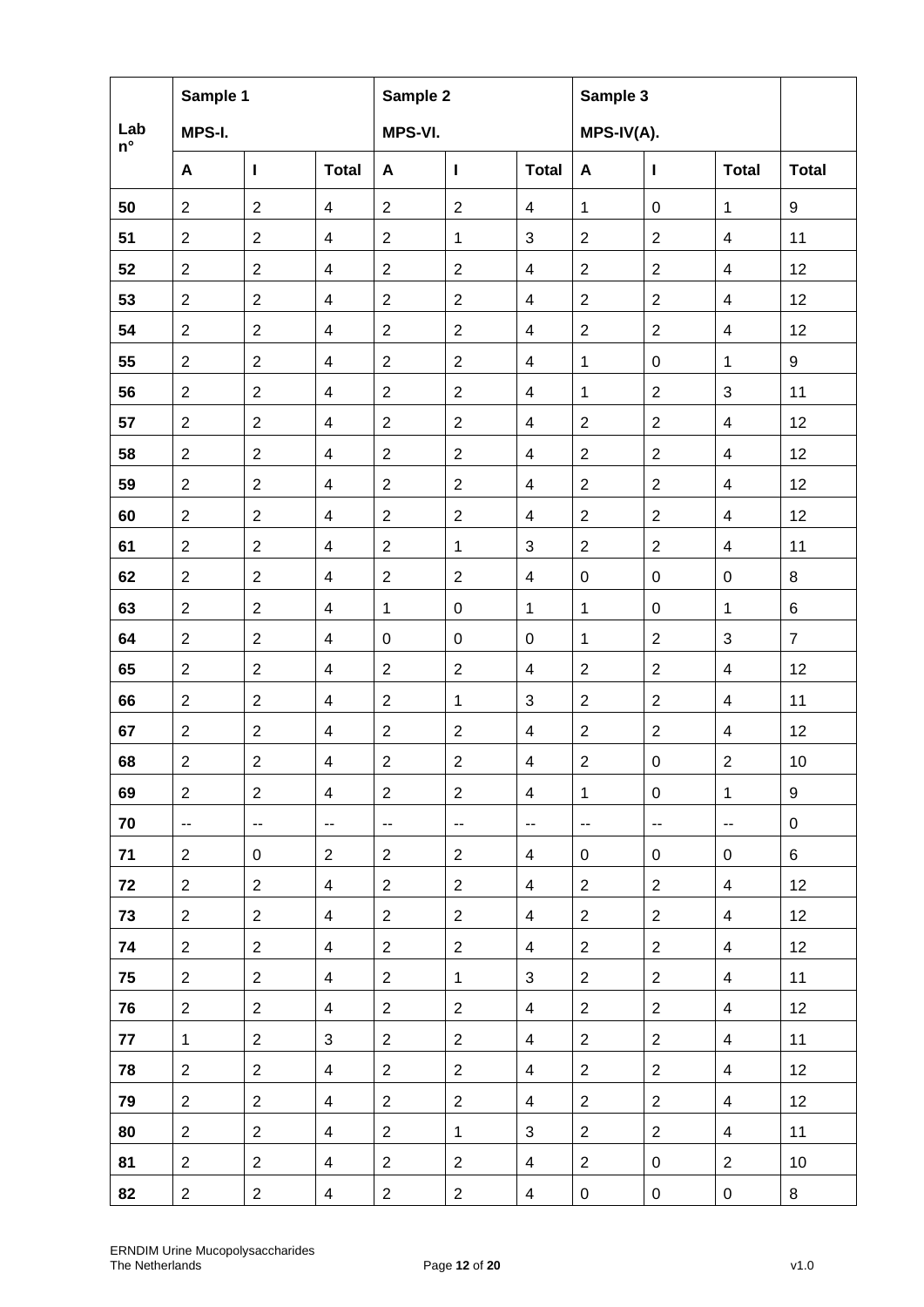|                    | Sample 1       |                |                |                | Sample 2       |               |              | Sample 3    |              |                |  |
|--------------------|----------------|----------------|----------------|----------------|----------------|---------------|--------------|-------------|--------------|----------------|--|
| Lab<br>$n^{\circ}$ | MPS-I.         |                |                | MPS-VI.        |                |               | $MPS-IV(A).$ |             |              |                |  |
|                    | A              |                | <b>Total</b>   | A              | ı              | <b>Total</b>  | A            | I           | <b>Total</b> | <b>Total</b>   |  |
| 83                 | $\overline{2}$ | $\overline{2}$ | 4              | $\overline{2}$ | $\overline{2}$ | 4             | 1            | 2           | 3            | 11             |  |
| 84                 | --             | $-$            | $-$            | $- -$          | $- -$          | --            | $-$          | $- -$       | $\sim$       | $\mathbf 0$    |  |
| 85                 | 1              | 0              | 1              | 1              | 0              | 1             | 1            | $\mathbf 0$ | 1            | 3              |  |
| 86                 | $\overline{2}$ | $\overline{2}$ | $\overline{4}$ | $\overline{2}$ | 1              | 3             | $\mathbf 0$  | 0           | 0            | $\overline{7}$ |  |
| 87                 | $-$            | $-$            | $- -$          | $- -$          | --             | $\sim$ $\sim$ | $- -$        | $- -$       | $-$          | $\mathbf 0$    |  |
| 88                 | --             | --             | $- -$          | $- -$          | --             | --            | $- -$        | $- -$       | $-$          | $\mathbf 0$    |  |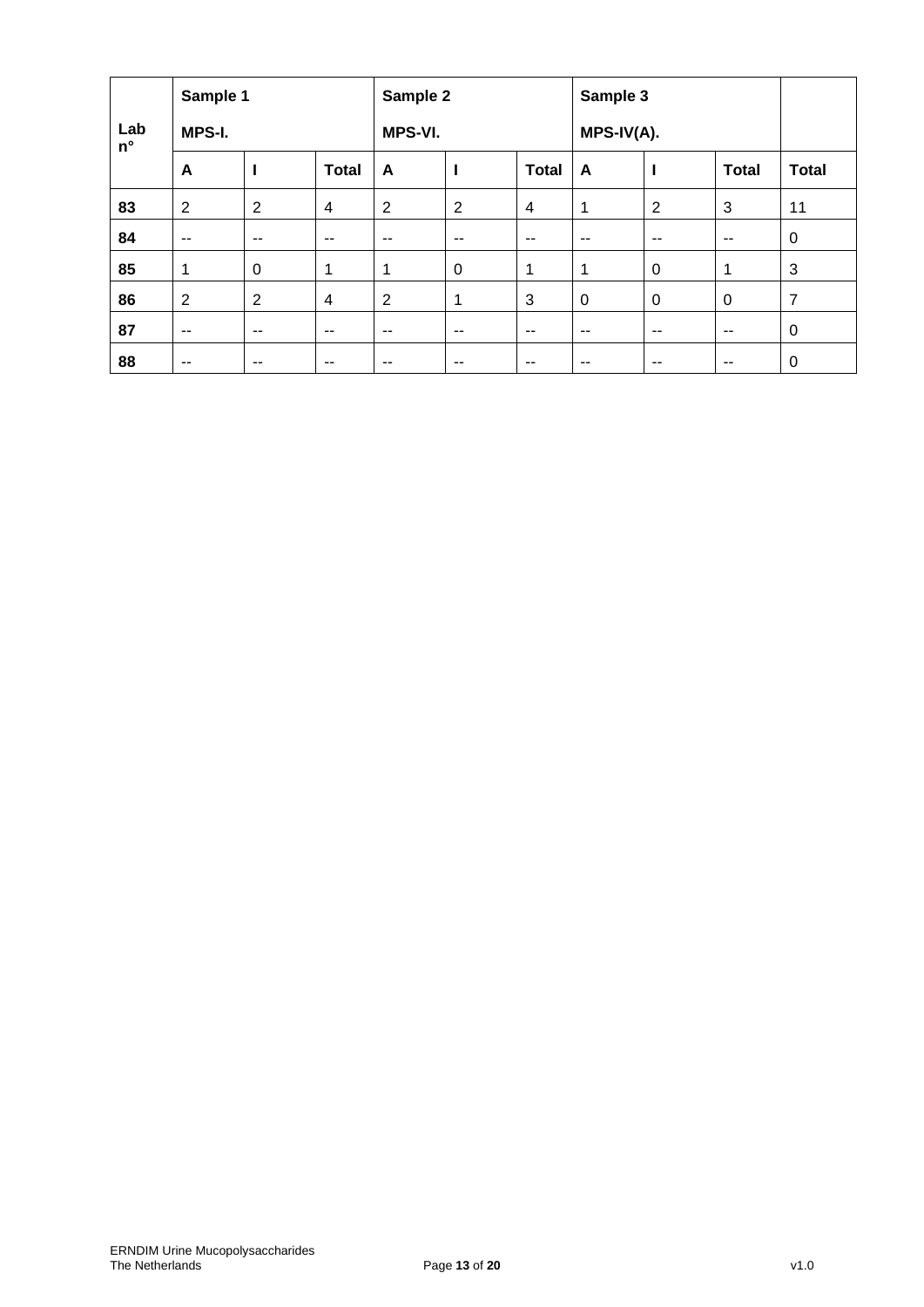# **Detailed scores** – **Round 2**

|                         | Sample 4                 |                          |                          | Sample 5                 |                          |                          | Sample 6       |                          |                          |                  |
|-------------------------|--------------------------|--------------------------|--------------------------|--------------------------|--------------------------|--------------------------|----------------|--------------------------|--------------------------|------------------|
| Lab <sub>n°</sub>       | MPS-II.                  |                          |                          | Normal profile.          |                          |                          | MPS-III(A).    |                          |                          |                  |
|                         | A                        | $\mathbf{I}$             | <b>Total</b>             | A                        | $\mathbf{I}$             | <b>Total</b>             | A              | I.                       | <b>Total</b>             | <b>Total</b>     |
| $\mathbf{1}$            | $\overline{2}$           | $\overline{c}$           | $\overline{4}$           | $\overline{2}$           | $\overline{c}$           | $\overline{4}$           | $\mathbf{1}$   | $\mathbf 0$              | $\mathbf{1}$             | $9\,$            |
| $\mathbf 2$             | $\mathbf{2}$             | $\overline{c}$           | $\overline{4}$           | $\overline{2}$           | $\overline{c}$           | $\overline{\mathbf{4}}$  | $\overline{2}$ | $\overline{2}$           | $\overline{4}$           | 12               |
| 3                       | $\overline{2}$           | $\overline{c}$           | $\overline{4}$           | $\overline{2}$           | $\overline{c}$           | 4                        | $\overline{c}$ | $\overline{2}$           | 4                        | 12               |
| $\overline{\mathbf{4}}$ | $\overline{2}$           | $\overline{2}$           | $\overline{4}$           | $\overline{2}$           | $\overline{2}$           | $\overline{4}$           | $\overline{2}$ | 2                        | $\overline{4}$           | 12               |
| 5                       | $\mathbf{2}$             | $\overline{2}$           | $\overline{4}$           | $\overline{2}$           | $\boldsymbol{2}$         | $\overline{\mathbf{4}}$  | $\overline{c}$ | $\overline{2}$           | $\overline{4}$           | 12               |
| 6                       | $\overline{2}$           | $\overline{c}$           | $\overline{4}$           | $\overline{2}$           | $\overline{c}$           | 4                        | $\overline{c}$ | 2                        | 4                        | 12               |
| $\bf 7$                 | $\overline{2}$           | $\overline{2}$           | $\overline{4}$           | $\overline{2}$           | $\overline{2}$           | $\overline{4}$           | $\overline{2}$ | $\overline{2}$           | $\overline{4}$           | 12               |
| 8                       | $\overline{c}$           | $\overline{c}$           | $\overline{4}$           | $\overline{c}$           | $\overline{c}$           | $\overline{\mathbf{4}}$  | $\overline{c}$ | $\sqrt{2}$               | $\overline{4}$           | 12               |
| $\boldsymbol{9}$        | $\overline{2}$           | $\overline{c}$           | $\overline{4}$           | $\overline{2}$           | $\overline{c}$           | $\overline{4}$           | $\overline{2}$ | 2                        | 4                        | 12               |
| 10                      | $\overline{2}$           | $\overline{c}$           | $\overline{4}$           | $\overline{2}$           | $\overline{2}$           | $\overline{4}$           | $\overline{2}$ | $\overline{2}$           | $\overline{4}$           | 12               |
| 11                      | $\overline{c}$           | $\overline{c}$           | $\overline{4}$           | $\overline{c}$           | $\overline{c}$           | $\overline{\mathbf{4}}$  | $\overline{a}$ | $\sqrt{2}$               | $\overline{4}$           | 12               |
| 12                      | $\overline{2}$           | $\overline{c}$           | $\overline{4}$           | $\mathbf{1}$             | $\pmb{0}$                | $\mathbf{1}$             | $\overline{c}$ | $\sqrt{2}$               | $\overline{4}$           | $\boldsymbol{9}$ |
| 13                      | $\overline{2}$           | $\overline{2}$           | $\overline{4}$           | $\overline{2}$           | $\overline{2}$           | $\overline{4}$           | $\overline{2}$ | $\overline{2}$           | $\overline{4}$           | 12               |
| 14                      | $\overline{c}$           | $\overline{2}$           | $\overline{\mathbf{4}}$  | $\overline{2}$           | $\overline{c}$           | $\overline{\mathbf{4}}$  | $\overline{a}$ | $\overline{2}$           | $\overline{\mathbf{4}}$  | 12               |
| 15                      | $\overline{2}$           | $\overline{c}$           | $\overline{4}$           | $\overline{2}$           | $\overline{c}$           | $\overline{4}$           | $\overline{2}$ | $\sqrt{2}$               | $\overline{4}$           | 12               |
| 16                      | $\overline{2}$           | $\overline{c}$           | $\overline{4}$           | $\overline{2}$           | $\overline{2}$           | 4                        | $\overline{c}$ | $\overline{2}$           | $\overline{4}$           | 12               |
| 17                      | $\overline{2}$           | $\overline{2}$           | $\overline{4}$           | $\overline{2}$           | $\overline{2}$           | 4                        | $\overline{2}$ | 2                        | $\overline{4}$           | 12               |
| 18                      | $\mathbf{2}$             | $\boldsymbol{2}$         | $\overline{4}$           | $\sqrt{2}$               | $\boldsymbol{2}$         | $\overline{4}$           | $\overline{c}$ | $\overline{2}$           | $\overline{4}$           | 12               |
| 19                      | $\overline{2}$           | $\overline{c}$           | $\overline{4}$           | $\overline{c}$           | $\boldsymbol{2}$         | $\overline{\mathbf{4}}$  | $\overline{c}$ | 2                        | $\overline{\mathbf{4}}$  | 12               |
| 20                      | $\overline{2}$           | $\overline{c}$           | $\overline{4}$           | $\overline{2}$           | $\overline{2}$           | $\overline{4}$           | $\overline{2}$ | 2                        | $\overline{4}$           | 12               |
| 21                      | $\overline{\phantom{a}}$ | $\overline{\phantom{a}}$ | $\overline{\phantom{a}}$ | $\overline{\phantom{a}}$ | $\overline{\phantom{a}}$ | $\overline{\phantom{a}}$ | ۰.             | $\overline{\phantom{a}}$ | $\overline{\phantom{a}}$ | $\mathbf 0$      |
| 22                      | $\overline{2}$           | $\overline{2}$           | $\overline{4}$           | $\mathbf{1}$             | $\overline{2}$           | 3                        | $\overline{2}$ | $\overline{2}$           | $\overline{4}$           | 11               |
| 23                      | $\overline{2}$           | $\overline{2}$           | $\overline{4}$           | $\overline{2}$           | $\overline{2}$           | $\overline{4}$           | $\overline{2}$ | $\overline{2}$           | $\overline{4}$           | 12               |
| 24                      | $\overline{2}$           | $\overline{2}$           | $\overline{4}$           | $\overline{2}$           | $\overline{2}$           | $\overline{4}$           | $\overline{2}$ | $\overline{2}$           | $\overline{4}$           | 12               |
| 25                      | $\overline{2}$           | $\overline{2}$           | $\overline{4}$           | $\overline{2}$           | $\overline{2}$           | $\overline{4}$           | $\overline{2}$ | 2                        | $\overline{4}$           | 12               |
| 26                      | $\overline{2}$           | $\overline{2}$           | $\overline{4}$           | $\overline{2}$           | $\overline{2}$           | $\overline{4}$           | $\overline{2}$ | $\overline{2}$           | $\overline{4}$           | 12               |
| 27                      | $\overline{2}$           | $\overline{2}$           | $\overline{4}$           | $\overline{2}$           | $\overline{2}$           | $\overline{4}$           | $\overline{2}$ | $\overline{2}$           | $\overline{4}$           | 12               |
| 28                      | $\overline{2}$           | $\overline{2}$           | $\overline{4}$           | $\overline{2}$           | $\overline{2}$           | $\overline{4}$           | $\overline{2}$ | $\mathbf 0$              | $\overline{2}$           | 10               |
| 29                      | $\overline{2}$           | $\overline{2}$           | $\overline{4}$           | $\overline{2}$           | $\overline{2}$           | $\overline{4}$           | $\overline{2}$ | $\overline{2}$           | $\overline{4}$           | 12               |
| 30                      | $\overline{2}$           | $\overline{2}$           | $\overline{4}$           | $\overline{2}$           | $\overline{2}$           | $\overline{4}$           | $\overline{a}$ | $\overline{2}$           | $\overline{4}$           | 12               |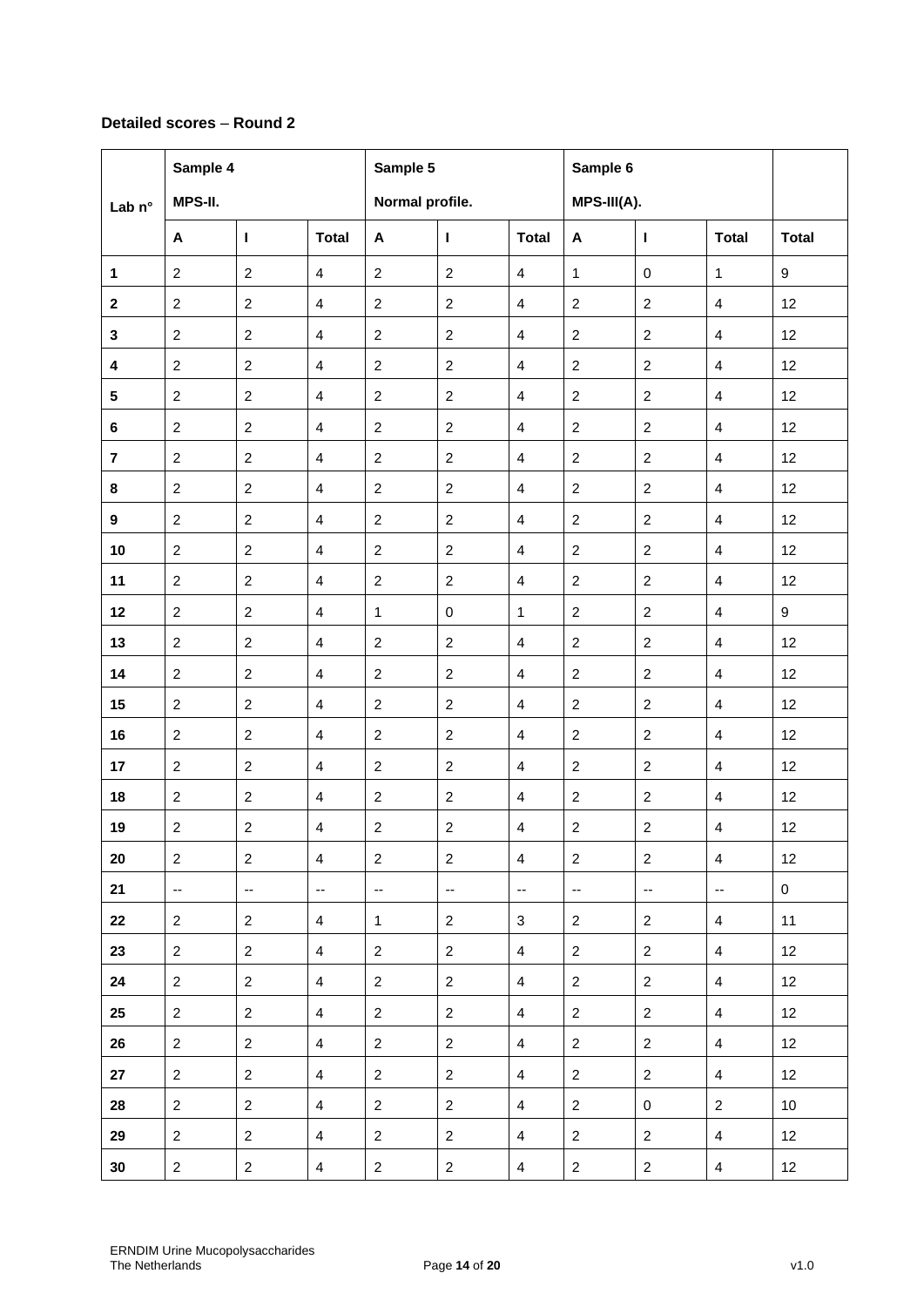|        | Sample 4       |                          |                         | Sample 5                                      |                          |                         | Sample 6       |                          |                |                  |
|--------|----------------|--------------------------|-------------------------|-----------------------------------------------|--------------------------|-------------------------|----------------|--------------------------|----------------|------------------|
| Lab n° | MPS-II.        |                          |                         | Normal profile.                               |                          |                         | MPS-III(A).    |                          |                |                  |
|        | A              | $\mathbf{I}$             | <b>Total</b>            | $\boldsymbol{\mathsf{A}}$                     | п                        | <b>Total</b>            | A              | $\mathbf{I}$             | <b>Total</b>   | <b>Total</b>     |
| 31     | $\overline{2}$ | $\overline{2}$           | $\overline{4}$          | $\overline{2}$                                | $\overline{c}$           | $\overline{4}$          | $\overline{2}$ | $\overline{2}$           | $\overline{4}$ | 12               |
| 32     | $\overline{c}$ | $\boldsymbol{2}$         | $\overline{\mathbf{4}}$ | $\overline{2}$                                | $\overline{c}$           | $\overline{\mathbf{4}}$ | $\overline{2}$ | $\boldsymbol{2}$         | $\overline{4}$ | 12               |
| 33     | $\mathbf{2}$   | $\boldsymbol{2}$         | $\overline{4}$          | $\overline{2}$                                | $\boldsymbol{2}$         | $\overline{4}$          | $\overline{2}$ | $\overline{2}$           | $\overline{4}$ | 12               |
| 34     | $\overline{2}$ | 2                        | $\overline{4}$          | 2                                             | $\overline{c}$           | 4                       | $\overline{2}$ | 2                        | $\overline{4}$ | 12               |
| 35     | $\overline{2}$ | $\overline{2}$           | $\overline{4}$          | $\overline{2}$                                | $\overline{c}$           | $\overline{4}$          | $\overline{2}$ | $\overline{c}$           | $\overline{4}$ | 12               |
| 36     | $\overline{2}$ | $\overline{2}$           | $\overline{4}$          | 2                                             | $\boldsymbol{2}$         | $\overline{4}$          | 1              | $\overline{2}$           | $\mathbf{3}$   | 11               |
| 37     | $\overline{2}$ | $\overline{2}$           | 4                       | $\overline{2}$                                | $\overline{c}$           | 4                       | $\overline{c}$ | 2                        | 4              | 12               |
| 38     | $\overline{2}$ | $\overline{c}$           | $\overline{4}$          | $\overline{2}$                                | $\overline{c}$           | $\overline{4}$          | $\overline{2}$ | $\overline{2}$           | $\overline{4}$ | 12               |
| 39     | $\overline{2}$ | $\boldsymbol{2}$         | $\overline{4}$          | $\boldsymbol{2}$                              | $\boldsymbol{2}$         | $\overline{4}$          | $\overline{2}$ | $\overline{2}$           | $\overline{4}$ | 12               |
| 40     | $\overline{2}$ | $\overline{2}$           | $\overline{4}$          | $\overline{2}$                                | $\overline{c}$           | $\overline{4}$          | $\overline{c}$ | $\overline{2}$           | 4              | 12               |
| 41     | $\overline{2}$ | $\overline{2}$           | $\overline{4}$          | $\overline{2}$                                | $\overline{c}$           | $\overline{4}$          | $\mathbf 0$    | $\pmb{0}$                | $\mathbf 0$    | 8                |
| 42     | $\overline{c}$ | $\boldsymbol{2}$         | $\overline{4}$          | $\boldsymbol{2}$                              | $\boldsymbol{2}$         | $\overline{\mathbf{4}}$ | $\overline{2}$ | $\boldsymbol{2}$         | $\overline{4}$ | 12               |
| 43     | $\overline{2}$ | $\overline{c}$           | $\overline{4}$          | $\overline{2}$                                | $\overline{c}$           | $\overline{4}$          | $\overline{2}$ | $\overline{2}$           | 4              | 12               |
| 44     | $\overline{2}$ | $\overline{2}$           | $\overline{4}$          | $\overline{2}$                                | $\overline{c}$           | $\overline{4}$          | $\overline{2}$ | $\overline{2}$           | $\overline{4}$ | 12               |
| 45     | $\overline{2}$ | $\overline{2}$           | $\overline{4}$          | $\overline{2}$                                | $\boldsymbol{2}$         | 4                       | $\overline{2}$ | $\overline{2}$           | $\overline{4}$ | 12               |
| 46     | $\overline{c}$ | $\boldsymbol{2}$         | $\overline{4}$          | $\overline{2}$                                | $\overline{c}$           | $\overline{4}$          | $\overline{2}$ | $\overline{2}$           | $\overline{4}$ | 12               |
| 47     | $\overline{2}$ | 2                        | $\overline{4}$          | 2                                             | $\overline{c}$           | 4                       | $\mathbf{1}$   | $\mathbf 0$              | 1              | $\boldsymbol{9}$ |
| 48     | $\overline{c}$ | $\overline{c}$           | $\overline{4}$          | $\overline{2}$                                | $\overline{c}$           | $\overline{4}$          | $\overline{2}$ | $\overline{c}$           | $\overline{4}$ | 12               |
| 49     | $\overline{c}$ | $\boldsymbol{2}$         | $\overline{4}$          | $\overline{2}$                                | $\boldsymbol{2}$         | $\overline{4}$          | $\overline{c}$ | $\overline{2}$           | $\overline{4}$ | 12               |
| 50     | $\mathbf{2}$   | 2                        | $\overline{4}$          | $\overline{2}$                                | $\overline{2}$           | 4                       | $\overline{2}$ | $\pmb{0}$                | $\overline{c}$ | 10               |
| 51     | $\overline{2}$ | $\overline{2}$           | $\overline{4}$          | $\overline{2}$                                | $\overline{2}$           | $\overline{4}$          | $\overline{2}$ | $\overline{2}$           | $\overline{4}$ | 12               |
| 52     | $\overline{2}$ | 2                        | $\overline{4}$          | $\overline{2}$                                | $\overline{a}$           | $\overline{4}$          | $\overline{2}$ | $\overline{2}$           | $\overline{4}$ | 12               |
| 53     | $\overline{2}$ | $\overline{2}$           | $\overline{4}$          | $\overline{2}$                                | $\overline{2}$           | $\overline{4}$          | $\overline{2}$ | $\overline{2}$           | $\overline{4}$ | 12               |
| 54     | $\overline{2}$ | $\overline{2}$           | $\overline{4}$          | $\overline{2}$                                | $\overline{2}$           | $\overline{4}$          | $2^{\circ}$    | $\overline{2}$           | $\overline{4}$ | 12               |
| 55     | $\overline{2}$ | 2                        | $\overline{4}$          | $\mathbf 1$                                   | $\overline{a}$           | 3                       | $\overline{2}$ | $\overline{2}$           | $\overline{4}$ | 11               |
| 56     | $\overline{2}$ | $\overline{2}$           | $\overline{4}$          | $\overline{2}$                                | $\overline{2}$           | $\overline{4}$          | $\overline{2}$ | $\overline{2}$           | $\overline{4}$ | 12               |
| 57     | $\mathbf{1}$   | $\mathbf 0$              | $\mathbf{1}$            | $\overline{2}$                                | $\overline{a}$           | $\overline{4}$          | $\mathbf{1}$   | $\overline{2}$           | 3              | 8                |
| 58     | $\overline{2}$ | $\overline{2}$           | $\overline{4}$          | $\overline{2}$                                | $\overline{a}$           | 4                       | $\overline{2}$ | $\overline{2}$           | $\overline{4}$ | 12               |
| 59     | $\overline{2}$ | $\overline{2}$           | $\overline{4}$          | $\overline{2}$                                | $\overline{a}$           | $\overline{4}$          | $\overline{2}$ | $\overline{2}$           | $\overline{4}$ | 12               |
| 60     | $\overline{2}$ | $\overline{2}$           | $\overline{4}$          | $\overline{2}$                                | $\overline{2}$           | $\overline{4}$          | $\overline{2}$ | $\overline{2}$           | $\overline{4}$ | 12               |
| 61     | $\overline{2}$ | 2                        | $\overline{4}$          | $\overline{2}$                                | $\overline{a}$           | 4                       | $\overline{2}$ | $\overline{2}$           | $\overline{4}$ | 12               |
| 62     | $\overline{2}$ | $\overline{2}$           | $\overline{4}$          | $\overline{2}$                                | $\overline{a}$           | $\overline{4}$          | $\mathbf{1}$   | $\mathbf 0$              | $\mathbf{1}$   | 9                |
| 63     | $\rightarrow$  | $\overline{\phantom{a}}$ | $\sim$                  | $\mathord{\hspace{1pt}\text{--}\hspace{1pt}}$ | $\overline{\phantom{a}}$ | --                      | ۰.             | $\overline{\phantom{a}}$ | $\sim$         | $\pmb{0}$        |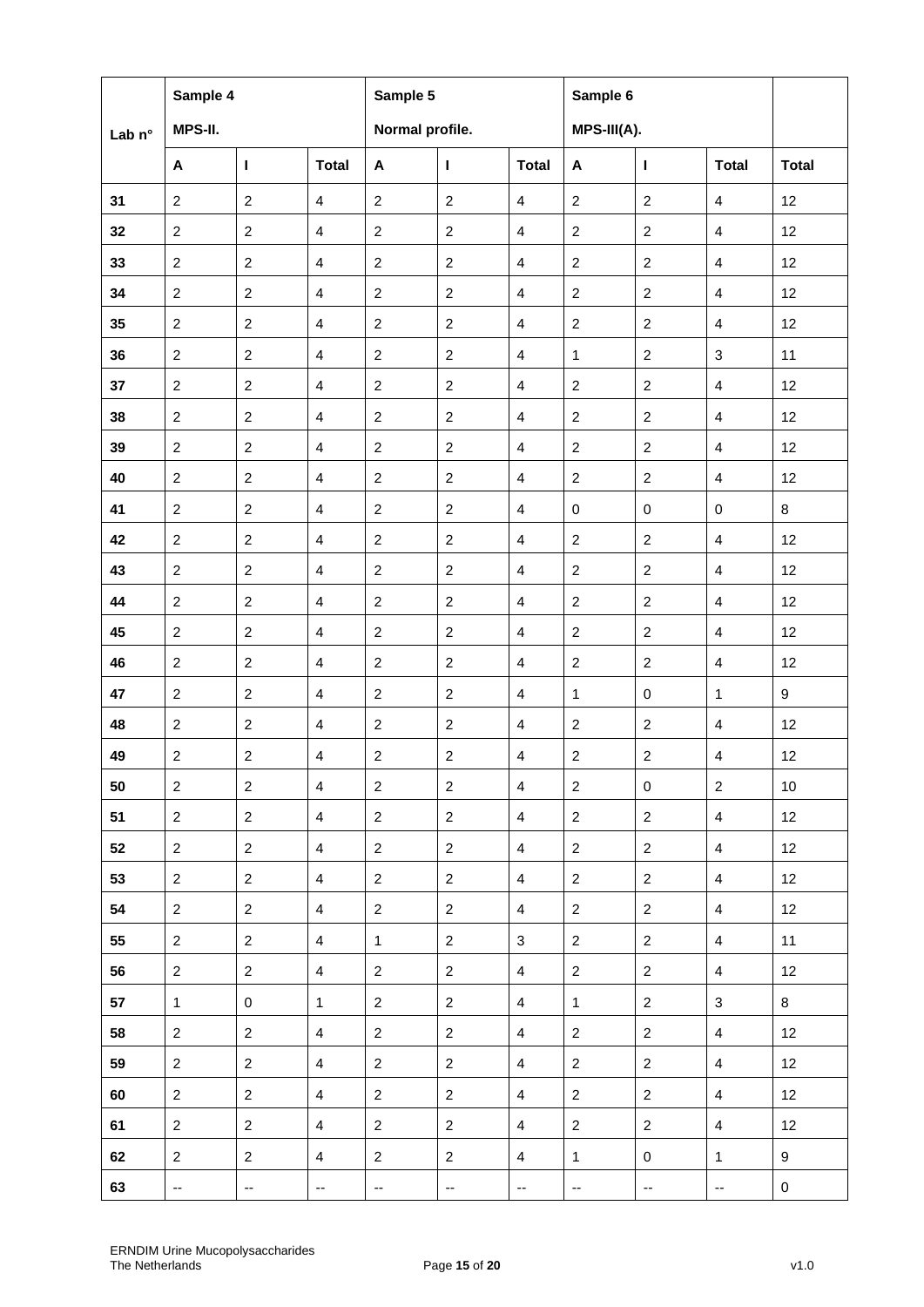|        | Sample 4                    |                             |                             | Sample 5                 |                          |                          | Sample 6                 |                          |                          |                  |
|--------|-----------------------------|-----------------------------|-----------------------------|--------------------------|--------------------------|--------------------------|--------------------------|--------------------------|--------------------------|------------------|
| Lab n° | MPS-II.                     |                             |                             | Normal profile.          |                          |                          | MPS-III(A).              |                          |                          |                  |
|        | A                           | T                           | <b>Total</b>                | A                        | Т                        | <b>Total</b>             | A                        | $\mathbf{I}$             | <b>Total</b>             | <b>Total</b>     |
| 64     | $\mathbf{1}$                | $\overline{c}$              | 3                           | $\overline{2}$           | $\overline{2}$           | $\overline{4}$           | $\overline{2}$           | $\overline{2}$           | $\overline{4}$           | 11               |
| 65     | $\overline{2}$              | $\overline{2}$              | $\overline{4}$              | $\overline{2}$           | $\overline{2}$           | $\overline{\mathbf{4}}$  | $\overline{2}$           | $\overline{2}$           | $\overline{4}$           | 12               |
| 66     | 2                           | $\boldsymbol{2}$            | $\overline{4}$              | $\overline{2}$           | $\overline{2}$           | $\overline{4}$           | $\mathbf{1}$             | $\overline{2}$           | 3                        | 11               |
| 67     | $\overline{2}$              | $\overline{2}$              | $\overline{4}$              | $\mathbf{2}$             | $\overline{2}$           | 4                        | $\overline{c}$           | $\overline{2}$           | $\overline{4}$           | 12               |
| 68     | $\overline{2}$              | $\overline{2}$              | $\overline{\mathbf{4}}$     | $\overline{2}$           | $\overline{c}$           | $\overline{\mathbf{4}}$  | $\overline{2}$           | $\overline{2}$           | $\overline{\mathbf{4}}$  | 12               |
| 69     | 2                           | $\overline{c}$              | $\overline{4}$              | $\overline{2}$           | $\overline{c}$           | $\overline{4}$           | $\overline{2}$           | $\overline{2}$           | $\overline{4}$           | 12               |
| 70     | $\overline{\phantom{a}}$    | $\overline{\phantom{a}}$    | $\mathcal{L}_{\mathcal{F}}$ | $\overline{\phantom{a}}$ | $\overline{\phantom{a}}$ | $\overline{\phantom{a}}$ | $\overline{\phantom{a}}$ | $\overline{\phantom{a}}$ | $\overline{\phantom{a}}$ | $\mathbf 0$      |
| 71     | 2                           | $\overline{2}$              | $\overline{4}$              | $\overline{2}$           | $\overline{2}$           | 4                        | $\overline{2}$           | $\overline{2}$           | 4                        | 12               |
| 72     | $\boldsymbol{2}$            | $\mathbf{1}$                | $\mathbf{3}$                | $\overline{2}$           | $\overline{2}$           | $\overline{\mathbf{4}}$  | $\overline{2}$           | $\overline{c}$           | $\overline{\mathbf{4}}$  | 11               |
| 73     | $\overline{2}$              | $\boldsymbol{2}$            | $\overline{4}$              | $\overline{2}$           | $\overline{c}$           | 4                        | $\overline{c}$           | $\overline{2}$           | 4                        | 12               |
| 74     | 2                           | $\overline{c}$              | $\overline{4}$              | $\overline{c}$           | $\overline{c}$           | $\overline{\mathbf{4}}$  | $\overline{2}$           | $\overline{2}$           | $\overline{4}$           | 12               |
| 75     | $\overline{2}$              | $\overline{c}$              | $\overline{4}$              | $\overline{2}$           | $\boldsymbol{2}$         | $\overline{\mathbf{4}}$  | $\overline{2}$           | $\overline{2}$           | $\overline{4}$           | 12               |
| 76     | $\overline{2}$              | $\boldsymbol{2}$            | $\overline{4}$              | $\overline{c}$           | $\boldsymbol{2}$         | $\overline{\mathbf{4}}$  | 1                        | $\sqrt{2}$               | $\sqrt{3}$               | 11               |
| 77     | 2                           | $\overline{c}$              | $\overline{4}$              | $\overline{2}$           | $\overline{2}$           | $\overline{4}$           | $\overline{c}$           | $\overline{2}$           | 4                        | 12               |
| 78     | $\overline{2}$              | $\overline{2}$              | $\overline{4}$              | $\overline{2}$           | $\overline{2}$           | $\overline{\mathbf{4}}$  | $\mathbf{1}$             | $\pmb{0}$                | $\mathbf{1}$             | $\boldsymbol{9}$ |
| 79     | $\boldsymbol{2}$            | $\mathbf{1}$                | $\mathbf{3}$                | $\mathbf{2}$             | $\overline{2}$           | $\overline{\mathbf{4}}$  | $\overline{2}$           | $\overline{2}$           | $\overline{4}$           | 11               |
| 80     | $\overline{2}$              | $\boldsymbol{2}$            | $\overline{\mathbf{4}}$     | $\overline{2}$           | $\boldsymbol{2}$         | 4                        | $\overline{c}$           | 2                        | $\overline{\mathbf{4}}$  | 12               |
| 81     | 2                           | $\overline{2}$              | $\overline{4}$              | $\overline{2}$           | $\overline{2}$           | 4                        | $\mathbf{1}$             | $\pmb{0}$                | $\mathbf{1}$             | 9                |
| 82     | $\overline{2}$              | $\pmb{0}$                   | $\boldsymbol{2}$            | $\mathbf{2}$             | $\boldsymbol{2}$         | $\overline{\mathbf{4}}$  | $\overline{c}$           | $\overline{2}$           | $\overline{\mathbf{4}}$  | 10               |
| 83     | $\sqrt{2}$                  | $\boldsymbol{2}$            | $\overline{4}$              | $\overline{2}$           | $\sqrt{2}$               | 4                        | $\overline{2}$           | $\overline{c}$           | 4                        | 12               |
| 84     | $\overline{\phantom{a}}$    | $\overline{\phantom{a}}$    | $\overline{\phantom{a}}$    | $\overline{\phantom{a}}$ | $\overline{\phantom{a}}$ | $\overline{\phantom{a}}$ | $\overline{\phantom{a}}$ | $\overline{\phantom{a}}$ | $\overline{\phantom{a}}$ | $\pmb{0}$        |
| 85     | $\mathbf{1}$                | $\mathsf 0$                 | $\mathbf{1}$                | $\overline{2}$           | $\overline{c}$           | $\overline{4}$           | $\mathbf{1}$             | $\mathbf 0$              | $\mathbf{1}$             | 6                |
| 86     | $\overline{2}$              | $\mathbf{2}$                | $\overline{4}$              | $\mathbf{1}$             | $\overline{2}$           | 3                        | 0                        | 0                        | 0                        | $\overline{7}$   |
| 87     | $\mathcal{L}_{\mathcal{F}}$ | $\mathcal{L}_{\mathcal{F}}$ | $\overline{\phantom{a}}$    | $\overline{\phantom{a}}$ | $\overline{\phantom{a}}$ | $\overline{\phantom{a}}$ | $\overline{\phantom{a}}$ | $\overline{\phantom{a}}$ | $\overline{\phantom{a}}$ | 0                |
| 88     | $\overline{\phantom{a}}$    | $\overline{\phantom{a}}$    | $\overline{\phantom{a}}$    | $\overline{\phantom{a}}$ | $\overline{\phantom{a}}$ | --                       | --                       | $\overline{\phantom{a}}$ | $\overline{\phantom{a}}$ | $\,0\,$          |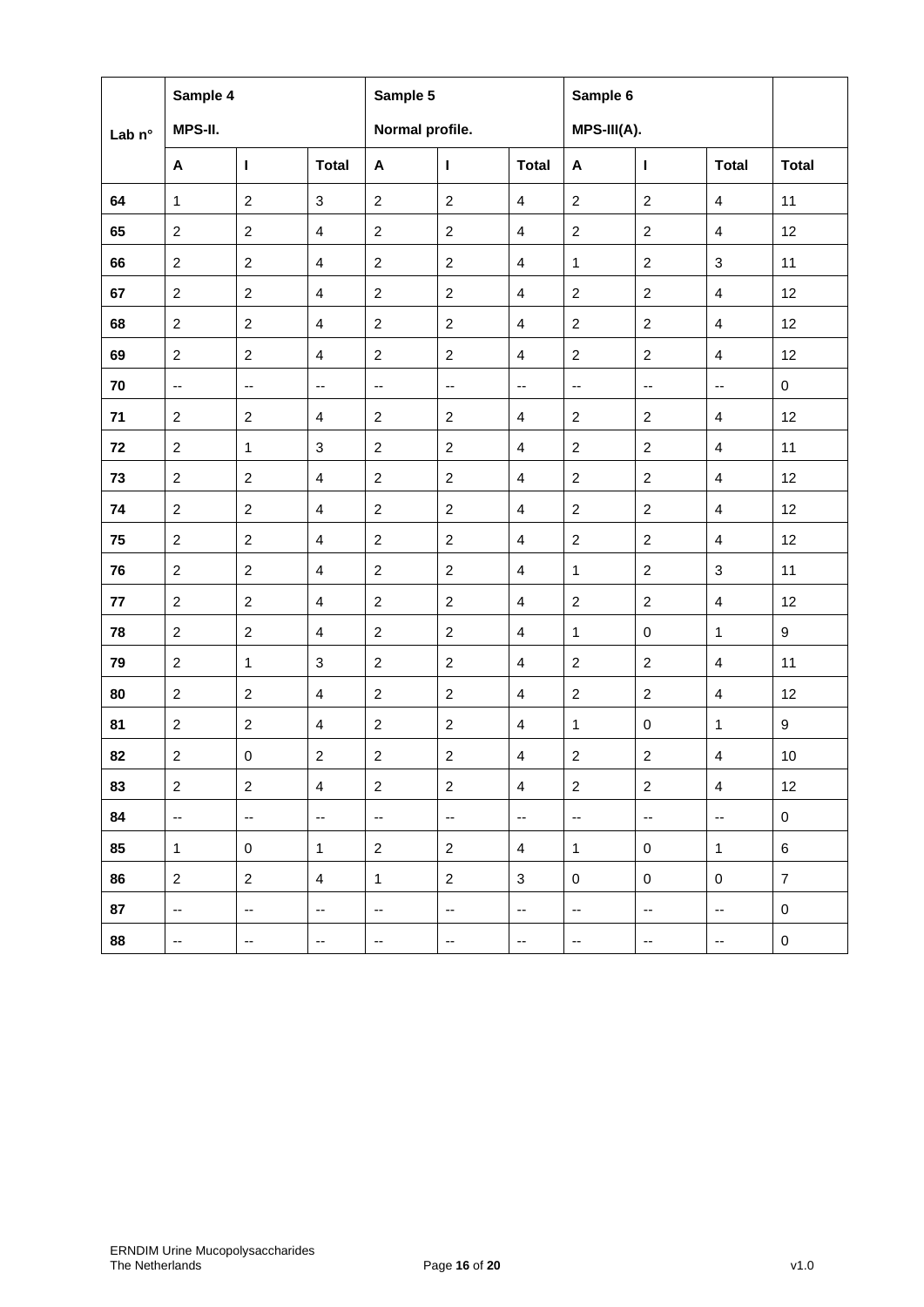# **Total scores**

| Lab $n^{\circ}$         | 1                       | $\mathbf{2}$             | $\mathbf{3}$             | $\overline{\mathbf{4}}$ | $5\phantom{1}$          | $6\phantom{1}6$          | <b>Cumulative</b><br>score | <b>Cumulative</b><br>score (%) | <b>Critical</b><br>error |
|-------------------------|-------------------------|--------------------------|--------------------------|-------------------------|-------------------------|--------------------------|----------------------------|--------------------------------|--------------------------|
| $\mathbf{1}$            | $\overline{4}$          | $\overline{4}$           | $\overline{\mathbf{4}}$  | $\overline{\mathbf{4}}$ | $\overline{4}$          | $\mathbf{1}$             | 21                         | 88                             |                          |
| $\boldsymbol{2}$        | $\overline{4}$          | $\overline{\mathbf{4}}$  | $\overline{\mathbf{4}}$  | 4                       | 4                       | $\overline{4}$           | 24                         | 100                            |                          |
| $\mathbf 3$             | $\overline{\mathbf{4}}$ | $\overline{4}$           | $\overline{\mathbf{4}}$  | 4                       | 4                       | 4                        | 24                         | 100                            |                          |
| 4                       | $\overline{\mathbf{4}}$ | $\overline{4}$           | $\overline{\mathbf{4}}$  | 4                       | 4                       | 4                        | 24                         | 100                            |                          |
| ${\bf 5}$               | $\overline{\mathbf{4}}$ | $\overline{4}$           | $\overline{\mathbf{4}}$  | 4                       | $\overline{\mathbf{4}}$ | $\overline{4}$           | 24                         | 100                            |                          |
| 6                       | $\overline{\mathbf{4}}$ | $\overline{4}$           | $\overline{\mathbf{4}}$  | 4                       | 4                       | $\overline{\mathbf{4}}$  | 24                         | 100                            |                          |
| $\overline{\mathbf{7}}$ | $\overline{\mathbf{4}}$ | $\overline{\mathbf{4}}$  | $\overline{\mathbf{4}}$  | 4                       | 4                       | 4                        | 24                         | 100                            |                          |
| 8                       | 4                       | 4                        | $\overline{\mathbf{4}}$  | 4                       | 4                       | 4                        | 24                         | 100                            |                          |
| $\boldsymbol{9}$        | $\overline{4}$          | $\overline{\mathbf{4}}$  | $\overline{\mathbf{4}}$  | $\overline{\mathbf{4}}$ | $\overline{\mathbf{4}}$ | $\overline{4}$           | 24                         | 100                            |                          |
| 10                      | $\overline{\mathbf{4}}$ | $\overline{\mathbf{4}}$  | $\overline{\mathbf{4}}$  | 4                       | 4                       | $\overline{\mathbf{4}}$  | 24                         | 100                            |                          |
| 11                      | $\overline{\mathbf{4}}$ | 4                        | $\overline{\mathbf{4}}$  | 4                       | $\overline{\mathbf{4}}$ | $\overline{4}$           | 24                         | 100                            |                          |
| 12                      | $\overline{4}$          | $\overline{\mathbf{4}}$  | $\overline{\mathbf{4}}$  | $\overline{\mathbf{4}}$ | 1                       | $\overline{\mathbf{4}}$  | 21                         | 88                             |                          |
| 13                      | $\overline{\mathbf{4}}$ | $\overline{4}$           | $\overline{\mathbf{4}}$  | $\overline{4}$          | $\overline{4}$          | $\overline{\mathbf{4}}$  | 24                         | 100                            |                          |
| 14                      | $\overline{\mathbf{4}}$ | $\overline{\mathbf{4}}$  | $\overline{\mathbf{4}}$  | 4                       | 4                       | $\overline{\mathbf{4}}$  | 24                         | 100                            |                          |
| 15                      | $\overline{4}$          | $\overline{\mathbf{4}}$  | $\overline{\mathbf{4}}$  | $\overline{4}$          | $\overline{4}$          | $\overline{\mathbf{4}}$  | 24                         | 100                            |                          |
| 16                      | $\overline{\mathbf{4}}$ | $\overline{4}$           | $\overline{\mathbf{4}}$  | $\overline{\mathbf{4}}$ | $\overline{4}$          | $\overline{\mathbf{4}}$  | 24                         | 100                            |                          |
| 17                      | $\overline{\mathbf{4}}$ | 4                        | $\overline{\mathbf{4}}$  | 4                       | $\overline{4}$          | $\overline{4}$           | 24                         | 100                            |                          |
| 18                      | 4                       | $\overline{4}$           | $\overline{\mathbf{4}}$  | 4                       | 4                       | $\overline{\mathbf{4}}$  | 24                         | 100                            |                          |
| 19                      | $\overline{\mathbf{4}}$ | $\overline{4}$           | $\overline{\mathbf{4}}$  | 4                       | 4                       | $\overline{\mathbf{4}}$  | 24                         | 100                            |                          |
| 20                      | $\boldsymbol{2}$        | $\overline{4}$           | $\overline{\mathbf{4}}$  | 4                       | 4                       | 4                        | 22                         | 92                             |                          |
| 21                      | $\mathbb{H}^2$          | $\overline{\phantom{a}}$ | $\overline{\phantom{a}}$ | $\mathbb{H}^2$          | $\mathbb{H}^2$          | $\overline{\phantom{a}}$ | $\mathbf 0$                | $\mathbf 0$                    |                          |
| 22                      | $\mathbf{3}$            | $\overline{4}$           | $\overline{4}$           | $\overline{4}$          | $\mathbf{3}$            | $\overline{4}$           | 22                         | 92                             |                          |
| 23                      | $\overline{4}$          | $\overline{4}$           | $\overline{4}$           | $\overline{4}$          | $\overline{4}$          | $\overline{4}$           | 24                         | 100                            |                          |
| 24                      | $\overline{4}$          | $\overline{4}$           | $\overline{4}$           | $\overline{4}$          | $\overline{4}$          | $\overline{4}$           | 24                         | 100                            |                          |
| $25\phantom{.0}$        | $\overline{4}$          | $\overline{4}$           | $\mathbf{1}$             | $\overline{4}$          | $\overline{4}$          | $\overline{4}$           | 21                         | 88                             |                          |
| 26                      | $\overline{4}$          | $\mathbf{3}$             | $\overline{2}$           | $\overline{4}$          | $\overline{4}$          | $\overline{4}$           | 21                         | 88                             |                          |
| 27                      | $\overline{4}$          | $\overline{4}$           | $\overline{4}$           | $\overline{4}$          | $\overline{4}$          | $\overline{4}$           | 24                         | 100                            |                          |
| 28                      | $\overline{4}$          | $\overline{4}$           | $\overline{4}$           | $\overline{4}$          | $\overline{4}$          | $\overline{2}$           | 22                         | 92                             |                          |
| 29                      | $\overline{4}$          | $\overline{4}$           | $\overline{4}$           | $\overline{4}$          | $\overline{4}$          | $\overline{4}$           | 24                         | 100                            |                          |
| 30                      | $\overline{4}$          | $\overline{4}$           | 0                        | $\overline{4}$          | $\overline{4}$          | $\overline{4}$           | 20                         | 83                             |                          |
| 31                      | $\overline{4}$          | $\overline{4}$           | $\overline{4}$           | $\overline{4}$          | $\overline{4}$          | $\overline{4}$           | 24                         | 100                            |                          |
| 32                      | $\overline{4}$          | $\overline{4}$           | $\overline{4}$           | $\overline{4}$          | $\overline{4}$          | $\overline{4}$           | 24                         | 100                            |                          |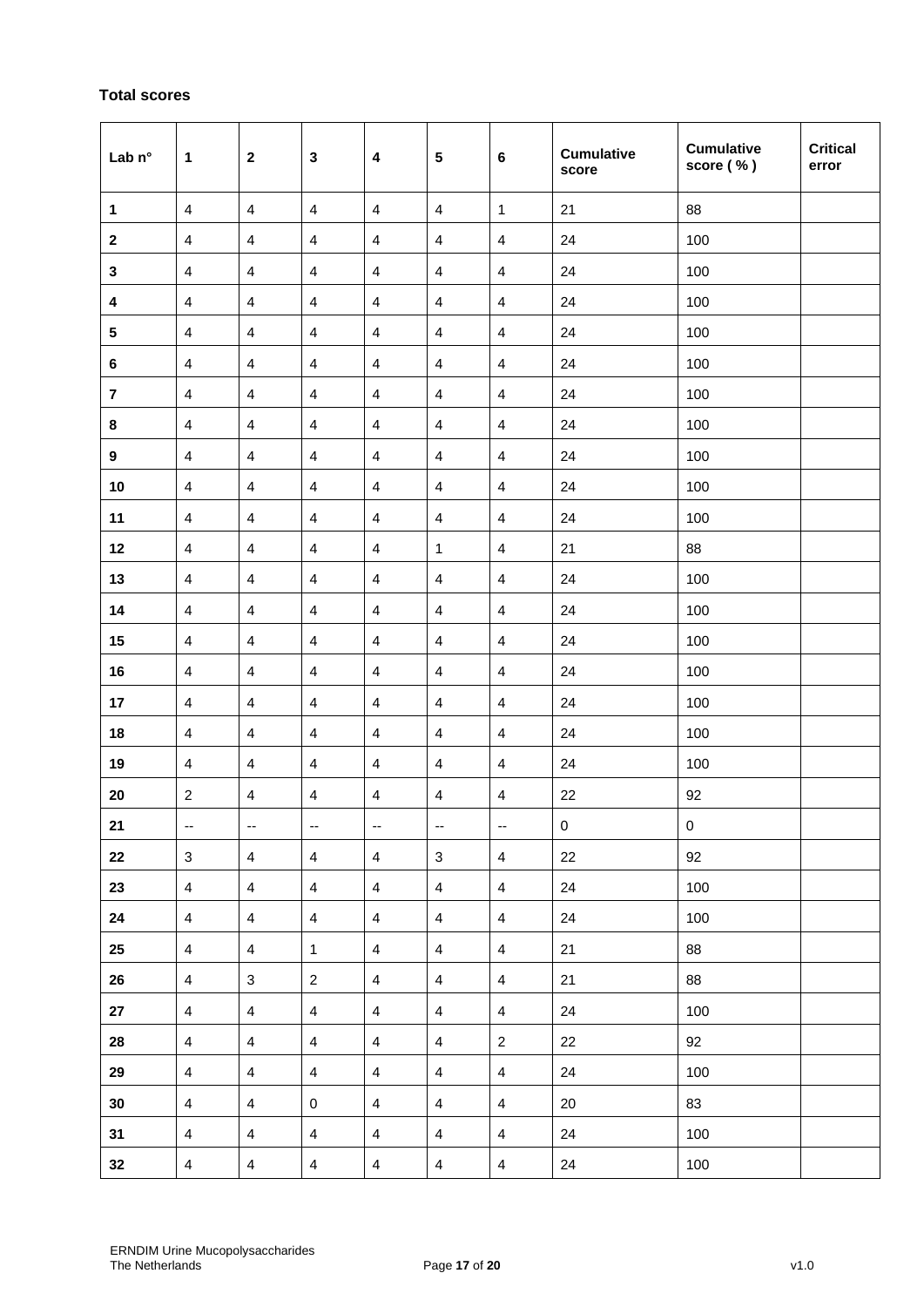| Lab n° | 1              | $\mathbf{2}$            | $\mathbf{3}$             | $\overline{\mathbf{4}}$  | 5                       | $\bf 6$                   | <b>Cumulative</b><br>score | <b>Cumulative</b><br>score (%) | <b>Critical</b><br>error      |
|--------|----------------|-------------------------|--------------------------|--------------------------|-------------------------|---------------------------|----------------------------|--------------------------------|-------------------------------|
| 33     | $\overline{4}$ | $\overline{4}$          | $\overline{4}$           | $\overline{4}$           | $\overline{\mathbf{4}}$ | $\overline{\mathbf{4}}$   | 24                         | 100                            |                               |
| 34     | $\overline{4}$ | $\overline{4}$          | $\overline{4}$           | $\overline{\mathbf{4}}$  | $\overline{\mathbf{4}}$ | $\overline{4}$            | 24                         | 100                            |                               |
| 35     | $\overline{4}$ | $\overline{\mathbf{4}}$ | $\overline{4}$           | $\overline{4}$           | $\overline{4}$          | $\overline{4}$            | 24                         | 100                            |                               |
| 36     | $\overline{4}$ | 4                       | 4                        | 4                        | 4                       | $\ensuremath{\mathsf{3}}$ | 23                         | 96                             |                               |
| 37     | $\overline{4}$ | $\sqrt{3}$              | 4                        | $\overline{\mathbf{4}}$  | $\overline{\mathbf{4}}$ | $\overline{\mathbf{4}}$   | 23                         | 96                             |                               |
| 38     | $\overline{4}$ | $\overline{4}$          | $\overline{4}$           | $\overline{4}$           | $\overline{4}$          | $\overline{\mathbf{4}}$   | 24                         | 100                            |                               |
| 39     | $\overline{4}$ | $\overline{4}$          | $\overline{\mathbf{4}}$  | $\overline{\mathbf{4}}$  | $\overline{\mathbf{4}}$ | $\overline{\mathbf{4}}$   | 24                         | 100                            |                               |
| 40     | $\overline{4}$ | $\overline{\mathbf{4}}$ | $\overline{4}$           | $\overline{4}$           | $\overline{4}$          | $\overline{\mathbf{4}}$   | 24                         | 100                            |                               |
| 41     | 4              | 4                       | $\pmb{0}$                | $\overline{4}$           | 4                       | $\pmb{0}$                 | 16                         | 67                             | $\mathsf{CE}$                 |
| 42     | $\sqrt{3}$     | $\sqrt{3}$              | $\overline{\mathbf{4}}$  | $\overline{\mathbf{4}}$  | $\overline{\mathbf{4}}$ | $\overline{\mathbf{4}}$   | 22                         | 92                             |                               |
| 43     | $\overline{4}$ | $\overline{\mathbf{4}}$ | $\overline{4}$           | $\overline{4}$           | $\overline{\mathbf{4}}$ | $\overline{4}$            | 24                         | 100                            |                               |
| 44     | $\overline{4}$ | 4                       | 4                        | $\overline{4}$           | 4                       | 4                         | 24                         | 100                            |                               |
| 45     | $\overline{4}$ | $\overline{\mathbf{4}}$ | $\overline{\mathbf{4}}$  | $\overline{\mathbf{4}}$  | $\overline{\mathbf{4}}$ | $\overline{\mathbf{4}}$   | 24                         | 100                            |                               |
| 46     | $\overline{4}$ | $\overline{4}$          | $\overline{\mathcal{A}}$ | $\overline{\mathbf{4}}$  | $\overline{\mathbf{4}}$ | $\overline{\mathbf{4}}$   | 24                         | 100                            |                               |
| 47     | $\overline{2}$ | $\overline{2}$          | $\mathbf{1}$             | $\overline{4}$           | $\overline{4}$          | $\mathbf{1}$              | 14                         | 58                             |                               |
| 48     | $\overline{4}$ | $\overline{\mathbf{4}}$ | $\overline{4}$           | $\overline{4}$           | $\overline{\mathbf{4}}$ | $\overline{\mathbf{4}}$   | 24                         | 100                            |                               |
| 49     | $\overline{4}$ | $\overline{4}$          | $\overline{4}$           | $\overline{4}$           | $\overline{\mathbf{4}}$ | $\overline{\mathbf{4}}$   | 24                         | 100                            |                               |
| 50     | $\overline{4}$ | $\overline{4}$          | 1                        | $\overline{\mathbf{4}}$  | $\overline{\mathbf{4}}$ | $\overline{c}$            | 19                         | 79                             |                               |
| 51     | $\overline{4}$ | $\sqrt{3}$              | $\overline{4}$           | $\overline{4}$           | $\overline{\mathbf{4}}$ | $\overline{\mathbf{4}}$   | 23                         | 96                             |                               |
| 52     | $\overline{4}$ | $\overline{\mathbf{4}}$ | $\overline{\mathbf{4}}$  | $\overline{\mathbf{4}}$  | $\overline{\mathbf{4}}$ | $\overline{\mathbf{4}}$   | 24                         | 100                            |                               |
| 53     | $\overline{4}$ | $\overline{4}$          | $\overline{4}$           | $\overline{4}$           | $\overline{4}$          | $\overline{4}$            | 24                         | 100                            |                               |
| 54     | $\overline{4}$ | $\overline{4}$          | $\overline{4}$           | $\overline{4}$           | $\overline{4}$          | $\overline{4}$            | 24                         | 100                            |                               |
| 55     | $\overline{4}$ | $\overline{4}$          | $\mathbf{1}$             | $\overline{4}$           | 3                       | $\overline{4}$            | 20                         | 83                             |                               |
| 56     | $\overline{4}$ | $\overline{4}$          | $\mathbf{3}$             | $\overline{4}$           | $\overline{4}$          | $\overline{4}$            | 23                         | 96                             |                               |
| 57     | $\overline{4}$ | $\overline{4}$          | $\overline{\mathbf{4}}$  | $\mathbf{1}$             | $\overline{4}$          | $\mathbf{3}$              | 20                         | 83                             | $\mathsf{CE}% _{\mathcal{A}}$ |
| 58     | $\overline{4}$ | $\overline{4}$          | $\overline{4}$           | $\overline{4}$           | $\overline{4}$          | $\overline{4}$            | 24                         | 100                            |                               |
| 59     | $\overline{4}$ | $\overline{4}$          | $\overline{4}$           | $\overline{4}$           | $\overline{4}$          | $\overline{4}$            | 24                         | 100                            |                               |
| 60     | $\overline{4}$ | $\overline{4}$          | $\overline{4}$           | $\overline{4}$           | $\overline{4}$          | $\overline{4}$            | 24                         | 100                            |                               |
| 61     | $\overline{4}$ | 3                       | $\overline{4}$           | $\overline{4}$           | $\overline{4}$          | $\overline{4}$            | 23                         | 96                             |                               |
| 62     | $\overline{4}$ | $\overline{4}$          | $\mathbf 0$              | $\overline{4}$           | $\overline{4}$          | $\mathbf{1}$              | 17                         | 71                             |                               |
| 63     | $\overline{4}$ | $\mathbf{1}$            | $\mathbf{1}$             | $\overline{\phantom{a}}$ | $\mathbb{Z}^2$          | $\overline{\phantom{a}}$  | $6\phantom{.}6$            | 25                             | $\mathsf{CE}% _{\mathcal{A}}$ |
| 64     | $\overline{4}$ | $\mathsf{O}\xspace$     | $\mathbf{3}$             | $\mathbf{3}$             | $\overline{4}$          | $\overline{4}$            | 18                         | 75                             | CE                            |
| 65     | $\overline{4}$ | $\overline{4}$          | $\overline{4}$           | $\overline{4}$           | $\overline{4}$          | $\overline{4}$            | 24                         | 100                            |                               |
| 66     | $\overline{4}$ | $\mathbf{3}$            | $\overline{4}$           | $\overline{4}$           | $\overline{4}$          | $\mathbf{3}$              | 22                         | 92                             |                               |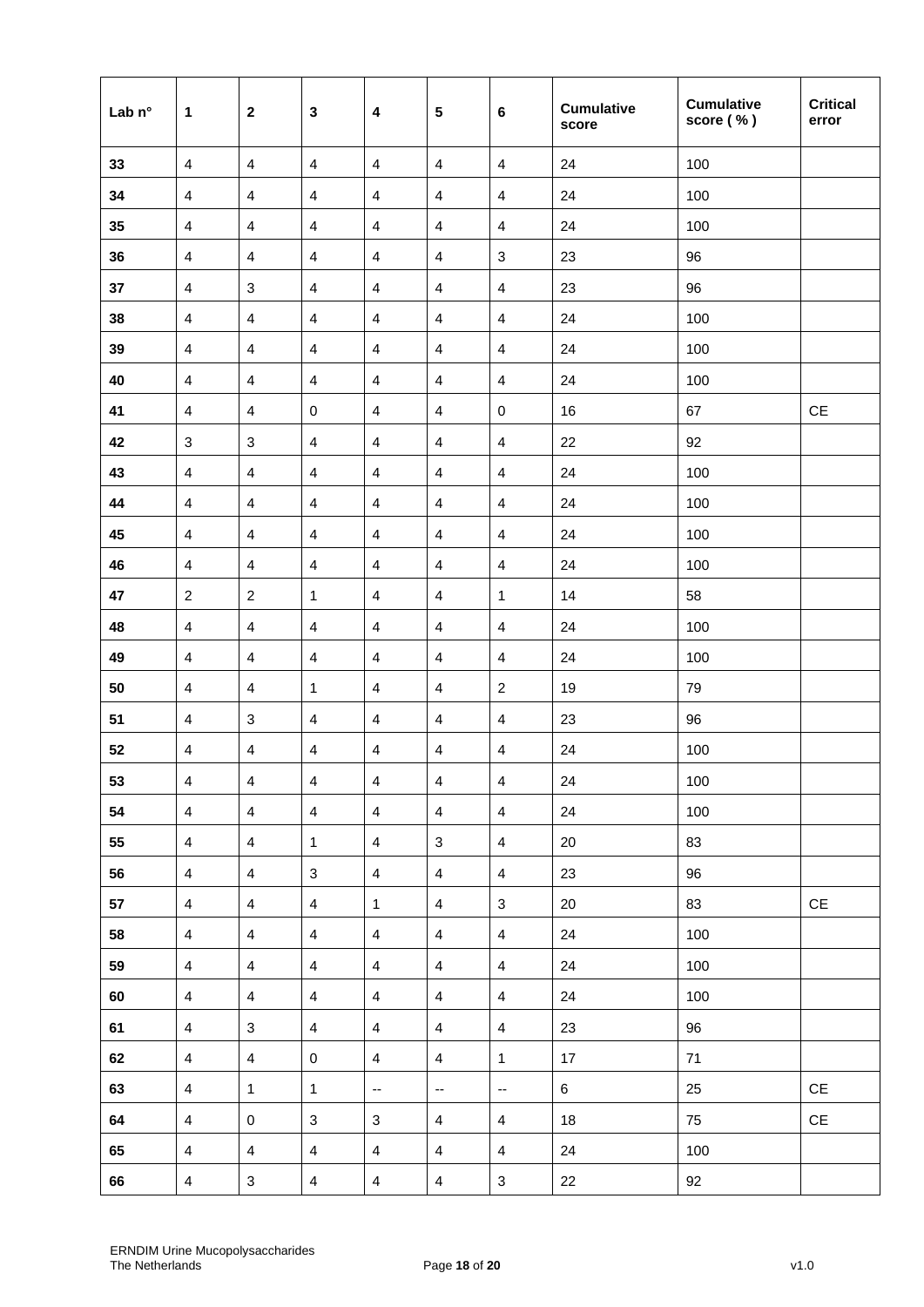| Lab n° | $\mathbf 1$              | $\overline{2}$            | $\mathbf{3}$             | $\overline{\mathbf{4}}$  | $\overline{\mathbf{5}}$  | $\bf 6$                   | <b>Cumulative</b><br>score | <b>Cumulative</b><br>score (%) | <b>Critical</b><br>error |
|--------|--------------------------|---------------------------|--------------------------|--------------------------|--------------------------|---------------------------|----------------------------|--------------------------------|--------------------------|
| 67     | $\overline{4}$           | $\overline{4}$            | $\overline{4}$           | $\overline{4}$           | $\overline{4}$           | $\overline{4}$            | 24                         | 100                            |                          |
| 68     | $\overline{4}$           | $\overline{4}$            | $\overline{2}$           | $\overline{4}$           | $\overline{4}$           | $\overline{4}$            | 22                         | 92                             |                          |
| 69     | $\overline{4}$           | $\overline{4}$            | $\mathbf{1}$             | $\overline{4}$           | $\overline{4}$           | $\overline{4}$            | 21                         | 88                             |                          |
| 70     | $\overline{\phantom{a}}$ | $\overline{\phantom{a}}$  | $\mathbb{L}^2$           | $\mathbb{L}^2$           | $\mathbb{L}^2$           | $\mathbb{L}^{\mathbb{L}}$ | $\pmb{0}$                  | $\pmb{0}$                      |                          |
| $71$   | $\overline{2}$           | $\overline{4}$            | $\mathsf{O}\xspace$      | $\overline{4}$           | $\overline{4}$           | $\overline{\mathbf{4}}$   | 18                         | 75                             |                          |
| 72     | $\overline{4}$           | $\overline{4}$            | $\overline{4}$           | $\mathbf{3}$             | $\overline{4}$           | $\overline{\mathbf{4}}$   | 23                         | 96                             |                          |
| 73     | $\overline{4}$           | $\overline{\mathbf{4}}$   | $\overline{4}$           | $\overline{4}$           | $\overline{\mathbf{4}}$  | $\overline{\mathbf{4}}$   | 24                         | 100                            |                          |
| 74     | $\overline{4}$           | $\overline{\mathbf{4}}$   | $\overline{\mathbf{4}}$  | $\overline{4}$           | $\overline{4}$           | $\overline{\mathbf{4}}$   | 24                         | 100                            |                          |
| 75     | $\overline{4}$           | $\sqrt{3}$                | $\overline{4}$           | $\overline{4}$           | $\overline{\mathbf{4}}$  | $\overline{\mathbf{4}}$   | 23                         | 96                             |                          |
| 76     | $\overline{4}$           | $\overline{4}$            | $\overline{4}$           | $\overline{4}$           | $\overline{4}$           | $\mathbf{3}$              | 23                         | 96                             |                          |
| 77     | $\mathbf{3}$             | $\overline{4}$            | $\overline{4}$           | $\overline{4}$           | $\overline{4}$           | $\overline{\mathbf{4}}$   | 23                         | 96                             |                          |
| 78     | $\overline{4}$           | $\overline{4}$            | $\overline{4}$           | $\overline{4}$           | $\overline{4}$           | $\mathbf{1}$              | 21                         | 88                             |                          |
| 79     | $\overline{4}$           | $\overline{4}$            | $\overline{4}$           | $\mathbf{3}$             | $\overline{4}$           | $\overline{\mathbf{4}}$   | 23                         | 96                             |                          |
| 80     | $\overline{4}$           | $\mathfrak{Z}$            | $\overline{4}$           | $\overline{4}$           | $\overline{\mathbf{4}}$  | $\overline{\mathbf{4}}$   | 23                         | 96                             |                          |
| 81     | $\overline{4}$           | $\overline{4}$            | $\boldsymbol{2}$         | $\overline{4}$           | $\overline{4}$           | $\mathbf{1}$              | 19                         | 79                             |                          |
| 82     | $\overline{4}$           | $\overline{4}$            | $\mathbf 0$              | $\overline{2}$           | $\overline{\mathbf{4}}$  | $\overline{\mathbf{4}}$   | 18                         | 75                             |                          |
| 83     | $\overline{4}$           | $\overline{4}$            | $\mathfrak{Z}$           | $\overline{4}$           | $\overline{4}$           | $\overline{\mathbf{4}}$   | 23                         | 96                             |                          |
| 84     | $\overline{\phantom{a}}$ | $\mathbb{L}^{\mathbb{L}}$ | $\mathbb{L}^2$           | $\mathbb{L}^2$           | $\mathbb{L}^2$           | $\mathbb{L}^{\mathbb{L}}$ | $\pmb{0}$                  | $\mathbf 0$                    |                          |
| 85     | $\mathbf{1}$             | $\mathbf{1}$              | $\mathbf{1}$             | $\mathbf{1}$             | $\overline{4}$           | $\mathbf{1}$              | $\boldsymbol{9}$           | 38                             |                          |
| 86     | $\overline{4}$           | $\mathfrak{Z}$            | $\mathbf 0$              | $\overline{4}$           | $\mathfrak{S}$           | $\pmb{0}$                 | 14                         | 58                             | $\mathsf{CE}$            |
| 87     | $\overline{\phantom{a}}$ | $\overline{\phantom{a}}$  | $\overline{\phantom{a}}$ | $\overline{\phantom{a}}$ | $\overline{\phantom{a}}$ | $\overline{\phantom{a}}$  | $\pmb{0}$                  | $\pmb{0}$                      |                          |
| 88     | $\overline{\phantom{a}}$ | $\overline{\phantom{a}}$  | $\overline{\phantom{a}}$ | $\overline{\phantom{a}}$ | $\overline{\phantom{a}}$ | ۰.                        | $\mathbf 0$                | $\mathbf 0$                    |                          |